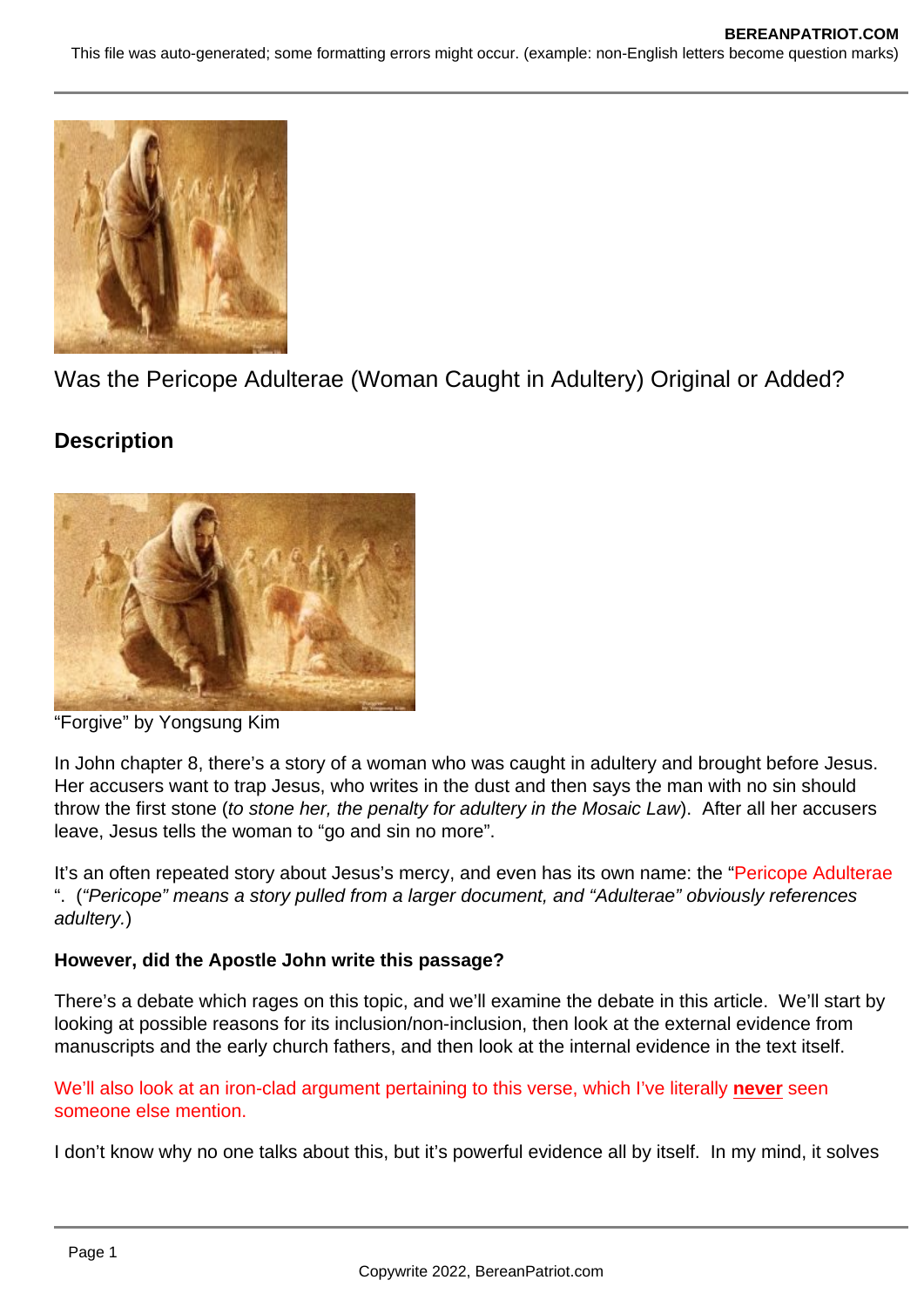the debate all by itself with no other evidence needed… and again no one talks about it.

Here we go.

## Reasons it might've been added/removed

Before we discuss the evidence, we'll take a look at the possible reasons for its addition/removal.

- 1. If it is original, why was it removed?
- 2. If it isn't original, why was it added?

#### Possible Reasons for Removal

Nearly every resource I can find says that the most likely reason for its removal (if it's original) is because the church felt it made Jesus too "soft" on the topic of adultery. While I agree that this the most likely reason for removal, it would mean the earliest copyists were wicked men. As we discuss in my article on [What's the Best Bible Translation? And More Importantly, Why?](https://www.bereanpatriot.com/whats-the-best-bible-translation-and-more-importantly-why/), God commanded that we not change His words.

For them to have intentionally done so strains credulity. It's not impossible, but it seems extremely unlikely.

## Possible Reasons for Addition

The most common explanation I can find for its addition (if it wasn't original) is that it was an oral tradition that circulated in the early church. That is, they believed it was an accurate historical account of something that Jesus actually did, but it wasn't originally in the text of scripture.

The theory goes that eventually it was added because they believed it was authentic.

This seems much more likely, because it doesn't make the early copyists out to be wicked men. There's a vast gulf between removing something you don't like, and adding something that many believed was accurate history.

One man even has a [long-ish article arguing for this exact thing](https://citylightseattle.com/blog/did-john-write-the-story-of-the-woman-caught-in-adultery/). He points out there there are actually three versions of the story; two shorter ones with different details, plus the third, longer version that we know today which combines the two shorter narratives. (He suggests that one of the shorter versions might've been written by Luke, who then decided not to include it his gospel. The evidence is quite interesting, even compelling in places.)

Now we'll turn to manuscript evidence.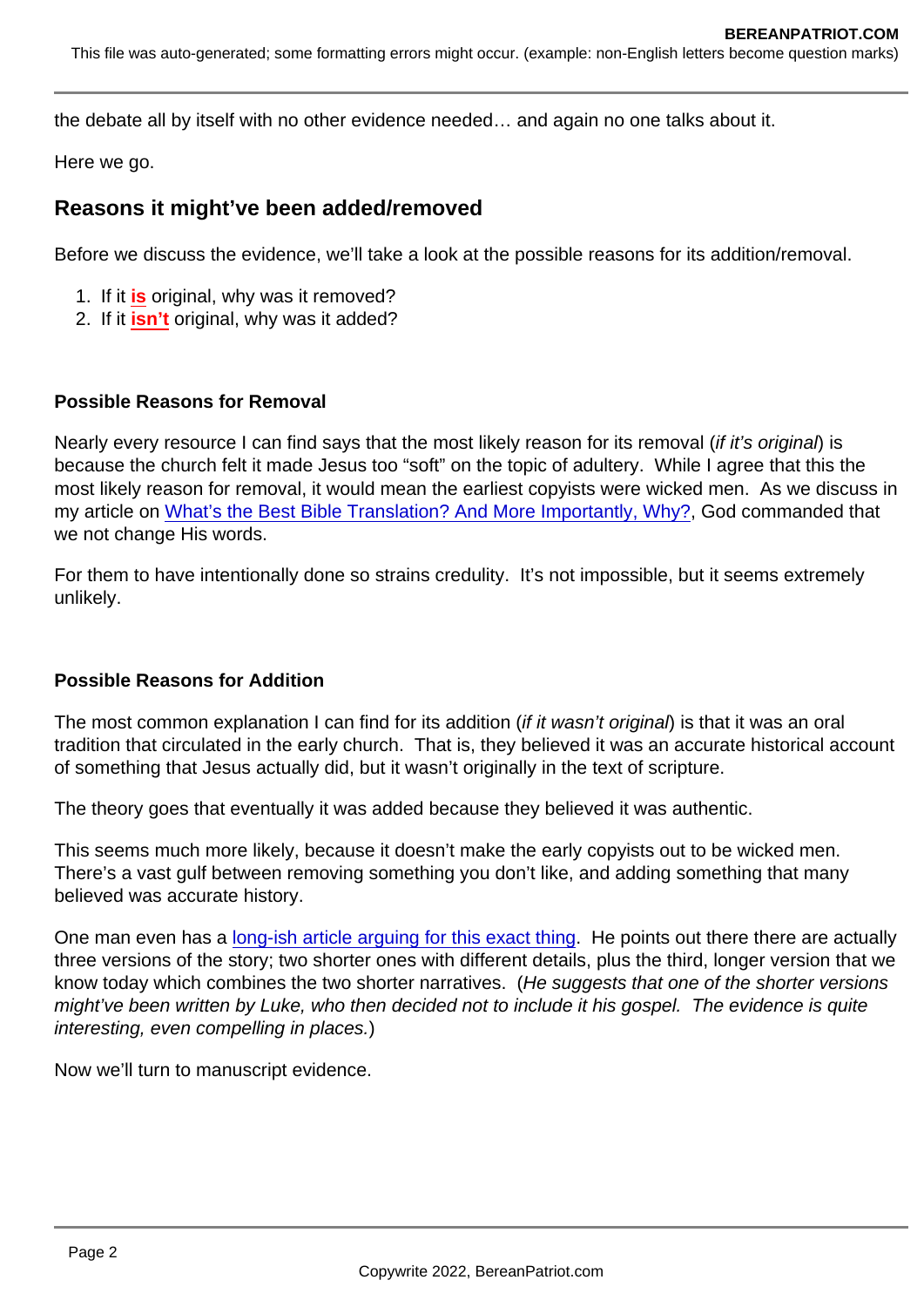# External (Manuscript) Evidence

If you ask most scholars, the external evidence is absolutely iron-clad again its inclusion… but then there's a lot of scholars on the other side who argue the opposite. I did a lot of research, and found no shortage of scholarly articles on both sides arguing that evidence for their side was conclusive.

There's a complicated set of evidence with many layers to unpack. We'll give the external evidence a cursory look, but not an exhaustive one because there's much stronger evidence in the text itself. For those who wish to read more, I'll link to longer articles.

Omission from many manuscripts, and nearly all early ones

The following quote is from an article by Daniel Wallace, one of the most respected textual scholars in the world. The article is entitled ["My Favorite Passage that's Not in the Bible](https://bible.org/article/my-favorite-passage-thats-not-bible)".

The great majority of Greek manuscripts through the first eight centuries lack this pericope. And except for Bezae (or codex D), virtually all of the most important Greek witnesses through the first eight centuries do not have the verses. Of the three most important early versions of the New Testament (Coptic, Latin, Syriac), two of them lack the story in their earliest and best witnesses. The Latin alone has the story in its best early witnesses.

…

It is an important point to note that although the story of the woman caught in adultery is found in most of our printed Bibles today, the evidence suggests that the majority of Bibles during the first eight centuries of the Christian faith did not contain the story. Externally, most scholars would say that the evidence for it not being an authentic part of John's Gospel is rock solid.

That's pretty strong evidence.

To repeat: only 1 single Greek manuscript contains the story of the woman caught in adultery until the 8th century .

Just one.

(Further, that manuscript is of dubious quality. It belongs to the western family of texts, and displays that textual family's usual tendency to have strange readings. For more information, see my article on [Textual criticism](https://www.bereanpatriot.com/majority-text-vs-critical-text-vs-textus-receptus-textual-criticism-101/).)

There's an interesting logical conclusion from this: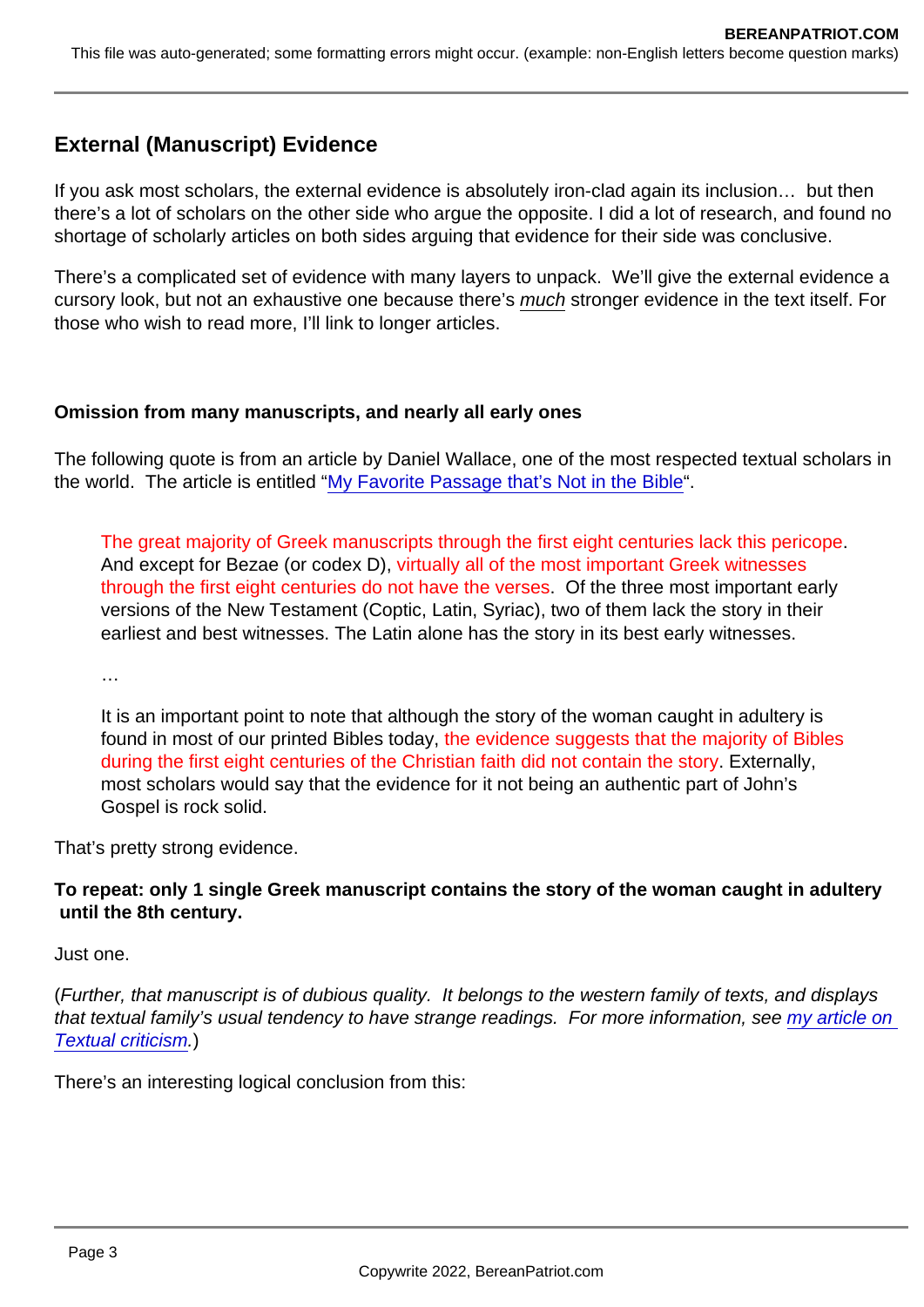The odds are that until the 8th century, the majority – perhaps the vast majority – of Greek manuscripts did not contain the story

We can't know for sure of course, but it seems likely.

Now, if you include late manuscripts this reverses dramatically. The following quote is from James Snapp Jr.'s (excellent) website on textual Criticism: The Text of the Gospels. He believes the Pericope Adulterae is original to John and says:

More recently, Dr. Maurice Robinson has confirmed that although 270 manuscripts do not include these verses, they are supported by 1,500 manuscripts. That is a ratio of 85 to 15, in favor of the inclusion of the passage.

It should be noted that the vast majority of the manuscripts from that 1,500 number are late manuscripts . However, the sheer volume of late manuscripts mean you can't simply dismiss them out of hand. Further, while the late manuscripts are nearly unanimous for its inclusion, the early manuscripts argue strongly for non-inclusion.

However, a lot a of early manuscripts don't have any part of John's gospel, so the sample size is rather small. Again, [the Text of the Gospels has an article on this topic](https://www.thetextofthegospels.com/2016/06/the-pericope-adulterae-and-some-early.html) which concludes:

- First: the evidence strongly supports the view that the text of John used in Egypt in the 200's did not contain the passage after John 7:52.
- Second: codices L and ? should be considered witnesses for non-inclusion and for inclusion .
- Third: the testimony of most of the major Greek manuscripts that support the noninclusion of the pericope adulterae in chapters 7 and 8 is not nearly as clear or onesided when they are asked to testify about the passage's presence or absence following John 21; on this question, most of the early Greek manuscript-evidence is open to interpretation.

Like I said, the evidence is multi-layered, though I would argue it definitely leans towards non-inclusion.

## Patristic ( Early Church fathers ) Evidence

Here again we find a mixed bag.

Nearly all the quotes which would argue for the Pericope's inclusion are from the 9th century or later. There are some earlier quotes, but rarely before the 4th century, still hundreds of years after it was written. You can find many of these quotes in [this article](https://truthinmydays.com/a-call-for-serious-evangelical-apologetics-the-authenticity-of-john-753-811-as-a-case-study/#The_Patristic_Evidence). (by someone who believes the Pericope Adulterae should be included) The quote by Jerome is especially interesting.

In Contra Pelagius 17.4 (384 AD) Jerome writes: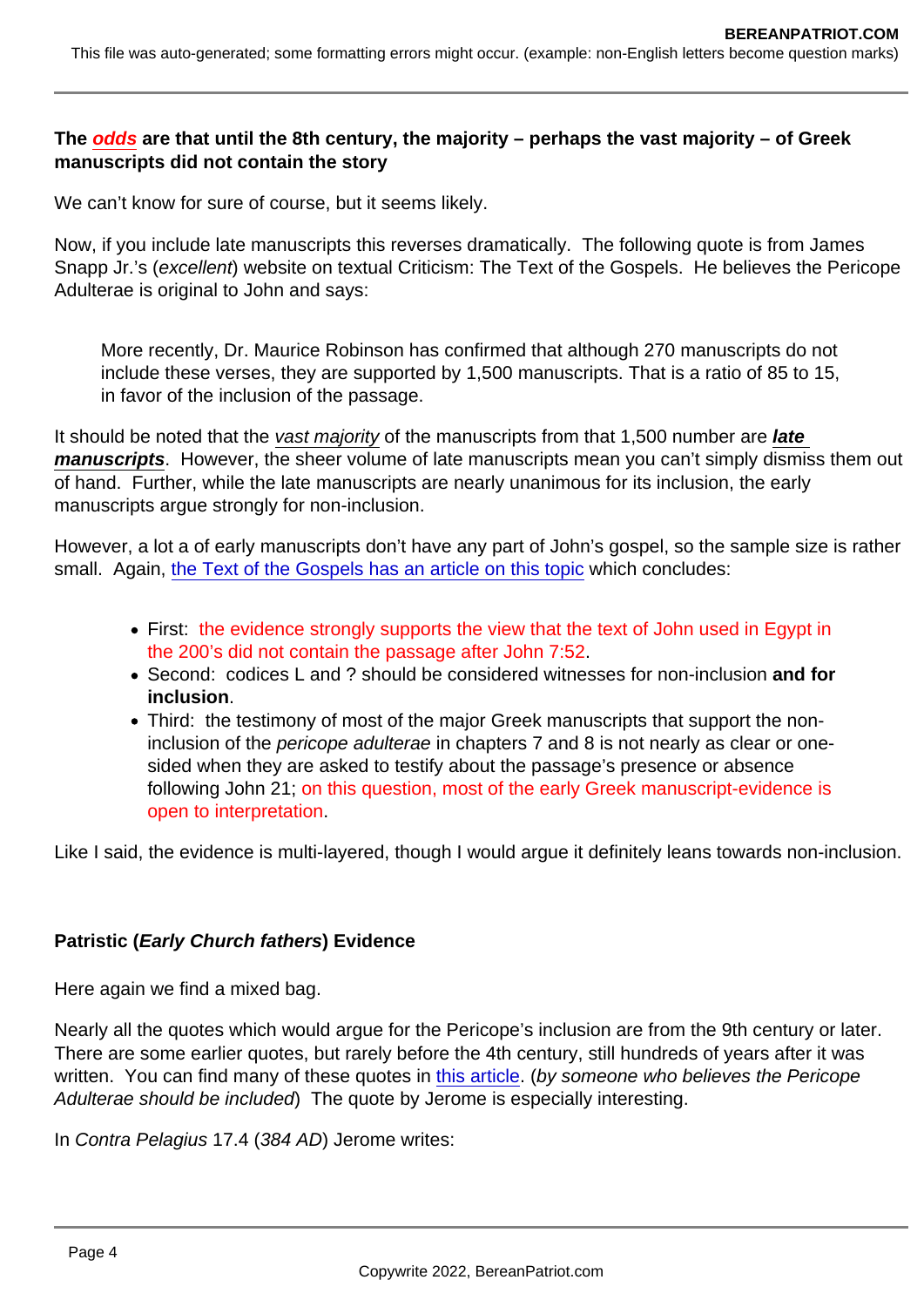"Next in the Gospel of John in many codices both Greek and Latin is found the (story) of the Adulteress Woman, who was accused before the Lord"

Obviously this refers to the Pericope, but how many is "many"? A majority? A minority, but still "many"? If most manuscripts included it, then why not say "most" instead of "many"?

Actually, I see this as evidence against the pericope.

Why?

Because he says "many", not a "great many", or "most", or even "a majority". He didn't say "most", which would indicate a great majority. He didn't say "a majority" or "a great many" which would indicate more than half. He said "many", which in this context would certainly seem to indicate less than half.

Jerome didn't specify how many is "many".

(Note: As I was proofreading this article, I realized that I had used "Omission from many manuscripts" as a headline earlier. According to my usage there, "many" is about 15%. The word "many" is truly an ambiguous word.)

There's also a quote by Augustine:

Some hostile to true faith, fearing, as I suppose, that liberty to sin with impunity is granted their wives, remove from their Scriptural texts the account of our Lord's pardon of the adulteress, as though He who said: 'From now on, sin no more,' granted permission to sin.

So Augustine obviously thought it was original…

...but he was a Latin church father. ([His dislike of Greek was legendary\)](http://augnet.org/en/life-of-augustine/augustine-in-general/1311-greek-language/) So while the Greek and other major translations lacked the story, the Latin had it (see the quote by Wallace above), and Augustine was primarily a Latin reader.

That begs the question: Why do so few non-Latin church fathers mention the story? True, this is an argument from silence, but occasionally the silence is deafening since you'd expect them to comment on this story occasionally if they considered it scripture.

Some notable figures who excluded the passage include Origen, who transitions from John 7:52 to verse 8:12 uninterrupted in his commentary on John's Gospel. Even more significant is the fact that Tertullian does not mention this passage of Scripture Tertullian wrote De Pudicitia c. 220 C.E., which sought to answer the question of how a church should deal with the blatant sins committed by its members and at what point the church should excommunicate those guilty of sin. In this work, Tertullian gave clear judicial instruction in cases dealing with adultery yet does not make reference to Jesus' dealing with the adulterous woman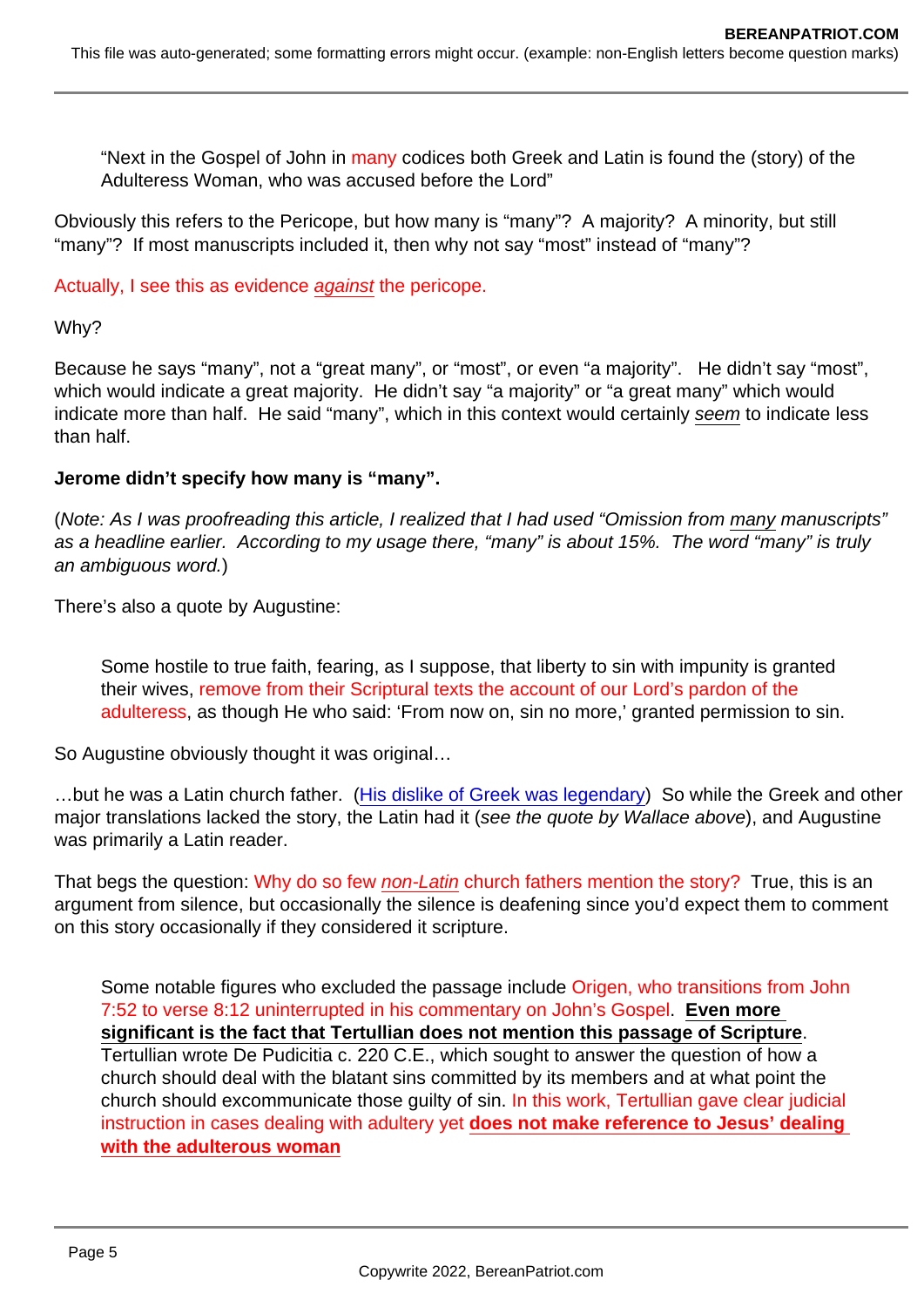## [Source](https://caffeinatedtheologian.wordpress.com/2015/01/17/on-the-inspiration-of-the-pericope-adulterae/).

.

Origen clearly didn't consider the pericope scrupture because he didn't comment on it. Likewise, it's almost impossible to imagine Tertulian writing a serious treatment of adultery without mentioning the pericope… unless both men didn't consider it scripture.

Then it makes perfect sense.

File those two examples under: "deafening silence".

Origen died in 253 AD, and Tertullian died in 220 AD; both men died ~100 years before Augustine and Jerome were born. Tertullian especially died 150+ years before either Jerome or Augustine wrote anything notable. That's 150+ years closer to the source.

Consider: if the gospels were written by ~70 AD, then it takes 150 years to get 220 (Tertullian's death), then 150 years again to get to Augustine and Jerome's day.

Thus Tertullian was half as far from the source as Jerome and Augustine, and Origen was 100+ years closer to the source.

That seems like very strong evidence against the pericope.

As already mentioned, [one article](https://citylightseattle.com/blog/did-john-write-the-story-of-the-woman-caught-in-adultery/) points out there were a few different versions of the story according to the early church fathers, and they were likely combined into the version we're familiar with now. I think the article is well worth a read, and you can tell because this is the second time I'm linking to it in this article.

By the fourth century there were actually three extant versions of the PA: (1) the entrapment story which Jesus freely pardons a sinful woman, know to Papias and the author of the Didascalia, (2) the story of Jesus' intervention in an execution proceeding, preserved in the Gospel according to the Hebrews and retold by Didymus in his Ecclesiastes commentary, and (3) the popular version found in MSS of the Gospel of John, a version which represents a conflation of the two earliest stories."

## So here's the important question about the church father quotes: which version of the story were they referencing?

Since we can't know in most cases, I'm personally less inclined to use quotes by the fathers as evidence because we can't know which version of the story they were referring to. (That's my own opinion though, and it's worth every penny you paid for it. ? )

"Floating" Text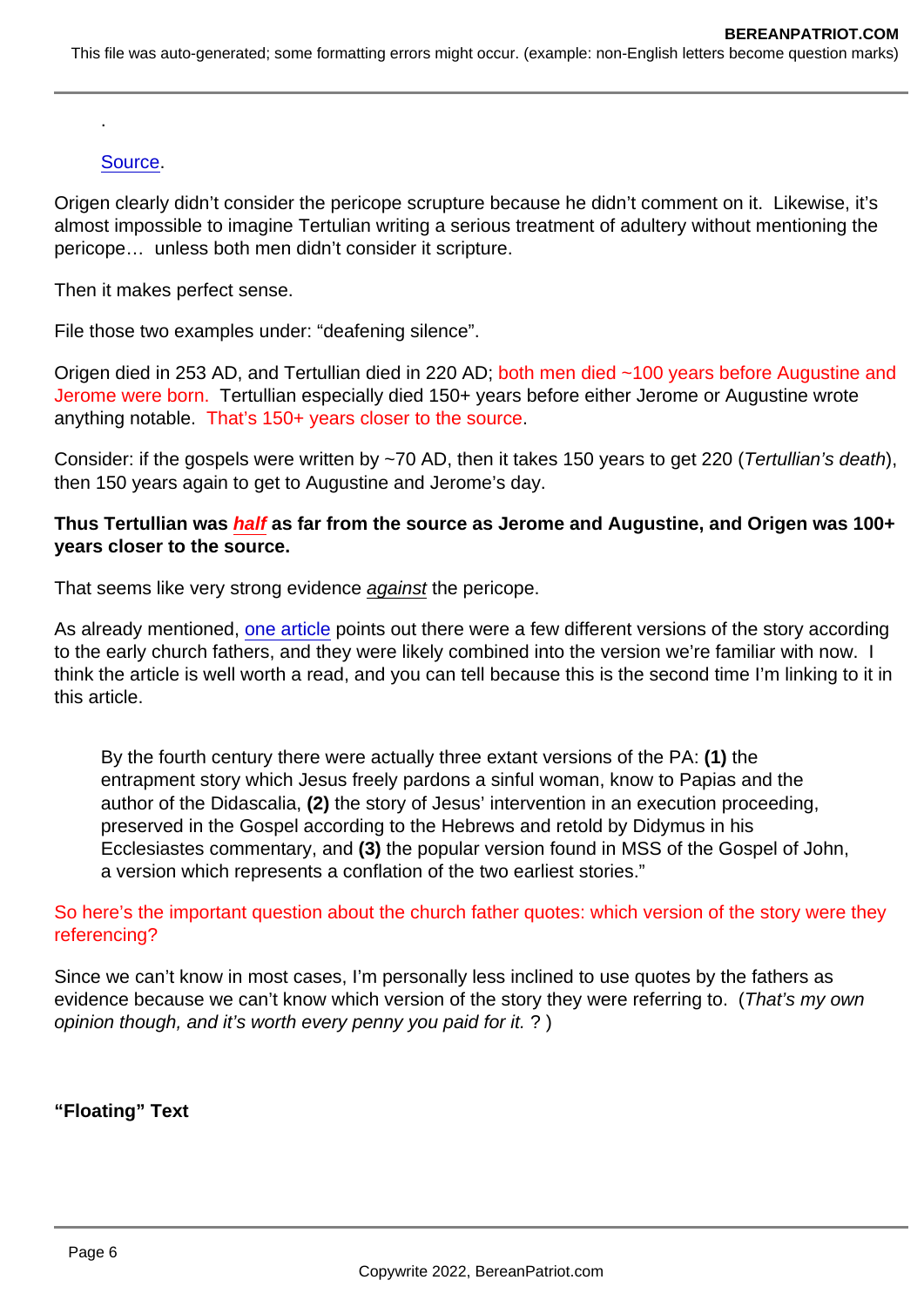The text of the Pericope Adulterae is found in several locations. From that article by Dan Wallace:

One of the remarkable things about this passage, in fact, is that it is found in multiple locations. Most manuscripts that have it place it in its now traditional location: between John 7:52 and 8:12. But an entire family of manuscripts has the passage at the end of Luke 21, while another family places it at the end of John's Gospel. Other manuscripts place it at the end of Luke or in various places in John 7.

The pericope adulterae has all the earmarks of a pericope that was looking for a home. It took up permanent residence, in the ninth century, in the middle of the fourth gospel.

## [Source](https://bible.org/article/my-favorite-passage-thats-not-bible).

Many have cited this as evidence it wasn't original to John, but was added later and different scribes added it in different places. [Dr. James White sees this as absolute proof that it's nor original,](https://www.youtube.com/watch?v=p796PhsXr1c) and I completely understand that position. There is literally no other passage that does this, so why this one if it's original? Now, if it's not original then it makes perfect sense, as Dan Wallace says it "all the earmarks of a pericope that was looking for a home."

There are explanations from those who believe the story belongs though.

Now, it is true that the Pericope Adulterae is found in different places in some manuscripts. In fact, a total of fifty-eight manuscripts have the Pericope Adulterae in other locations – which means that an overwhelming majority of 95.9% have it at the standard location after John 7:52.[67] Furthermore, based on the manuscript and Patristic evidence, the standard location is both the overwhelmingly attested location and the earliest recorded location.[68]

[Source](https://truthinmydays.com/a-call-for-serious-evangelical-apologetics-the-authenticity-of-john-753-811-as-a-case-study/#The_Greek_Manuscripts). (emphasis original)

Note: that 95.9% consists almost entirely of late manuscripts.

Opinions vary on how reasonable all these locations are. James Snapp Jr.'s (excellent) website " [The Text of the Gospels](https://www.thetextofthegospels.com/)" has a four-part article series dealing with this in detail. ([Part 1,](https://www.thetextofthegospels.com/2017/01/john-753-811-why-it-was-moved-part-1.html) [part 2,](https://www.thetextofthegospels.com/2017/01/john-753-811-why-it-was-moved-part-2.html) [part 3](https://www.thetextofthegospels.com/2017/01/john-753-811-why-it-was-moved-part-3.html), [part 4\)](https://www.thetextofthegospels.com/2017/02/john-753-811-why-it-was-moved-part-4.html)

However, the fact that an explanation is required at all seems a bit... suspect. That's not to say that the "floating text" is proof it was added, but it is… odd. (Even if there's a reasonable explanation.)

One explanation is in [this article that I linked to earlier](https://citylightseattle.com/blog/did-john-write-the-story-of-the-woman-caught-in-adultery/). It argues that some portion of the Pericope Adulterae was originally written by Luke, but ended up not being included in his gospel. If this was the case, it would help explain the floating text aspect. Further, as the article points out, it fits much better with Luke than John from a grammar/style standpoint. This is especially interesting considering that a few manuscripts do place it in Luke's gospel.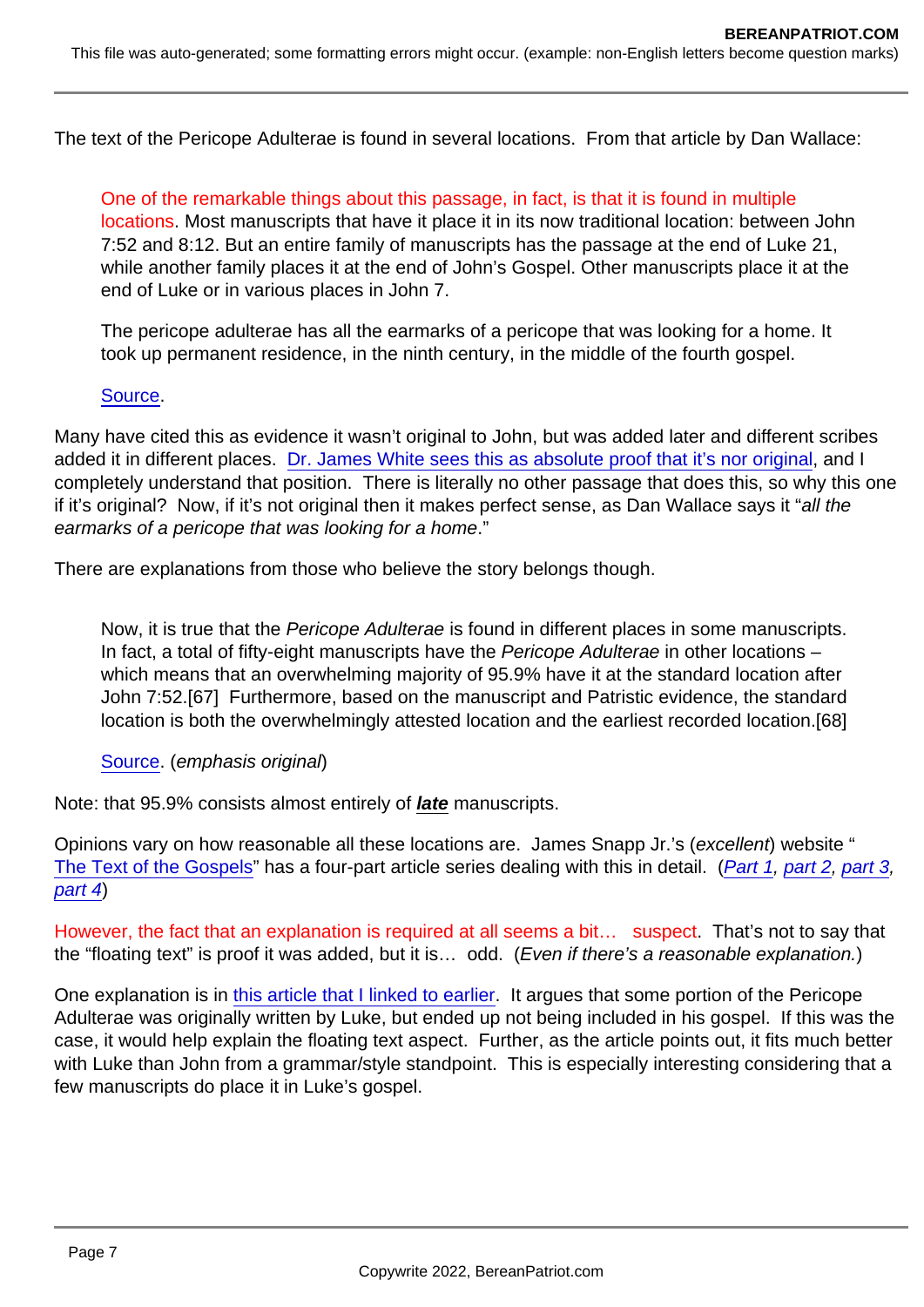## Eternal Evidence Conclusion

Like I said, the external evidence isn't quite ironclad, but I would say it strongly leans towards noninclusion based on the manuscript evidence and church fathers. Fortunately, the evidence from the text itself is stronger.

That said, there's one more piece of external evidence we'll examine just before the conclusion. It fits better there, since the internal evidence debate lends some necessary context. This piece of external evidence seems much stronger than what we've examined so far.

We'll look at it just before the conclusion of this article.

## Internal Evidence

While the external evidence isn't iron-clad, some of the internal evidence is absolutely conclusive in my opinion… but only some. We'll briefly touch the inconclusive evidence first, then move to the conclusive evidence, where we'll spend the rest of this article.

## Stylistic considerations

Some contend that the grammar and style of the Pericope Adulterae is unlike the rest of John, adding evidence that it was added. They say that the style, form, and words used are very unlike the apostle John.

A first-year Greek student will find the writings of John to be much easier to follow than someone like Paul or Peter because John used a more simple selection of vocabulary. When the first year Greek student reads through the Gospel of John and comes to the PA, they will see for the first time verbs, nouns, and conjunctions that John does not use anywhere else in his writings (which would include: 1 John, 2 John, 3 John, and Revelation) . In certain places of the PA, they will see words that are never used in any part of the New Testament.

## [Source](https://citylightseattle.com/blog/did-john-write-the-story-of-the-woman-caught-in-adultery/).

## That's… strange.

Not necessarily conclusive, but you must concede that it's very strange. There are other things too, like this is the only place that John mentions the 'scribes', and also the only places where features common to the other gospels (but not to John) are used. Again, [this article](https://citylightseattle.com/blog/did-john-write-the-story-of-the-woman-caught-in-adultery/) under the heading "Is there internal evidence for John writing the PA?" has an excellent discussion of this. (And for those who are counting, this is the 5th of 6 times that I've linked to that article; it's worth your time.)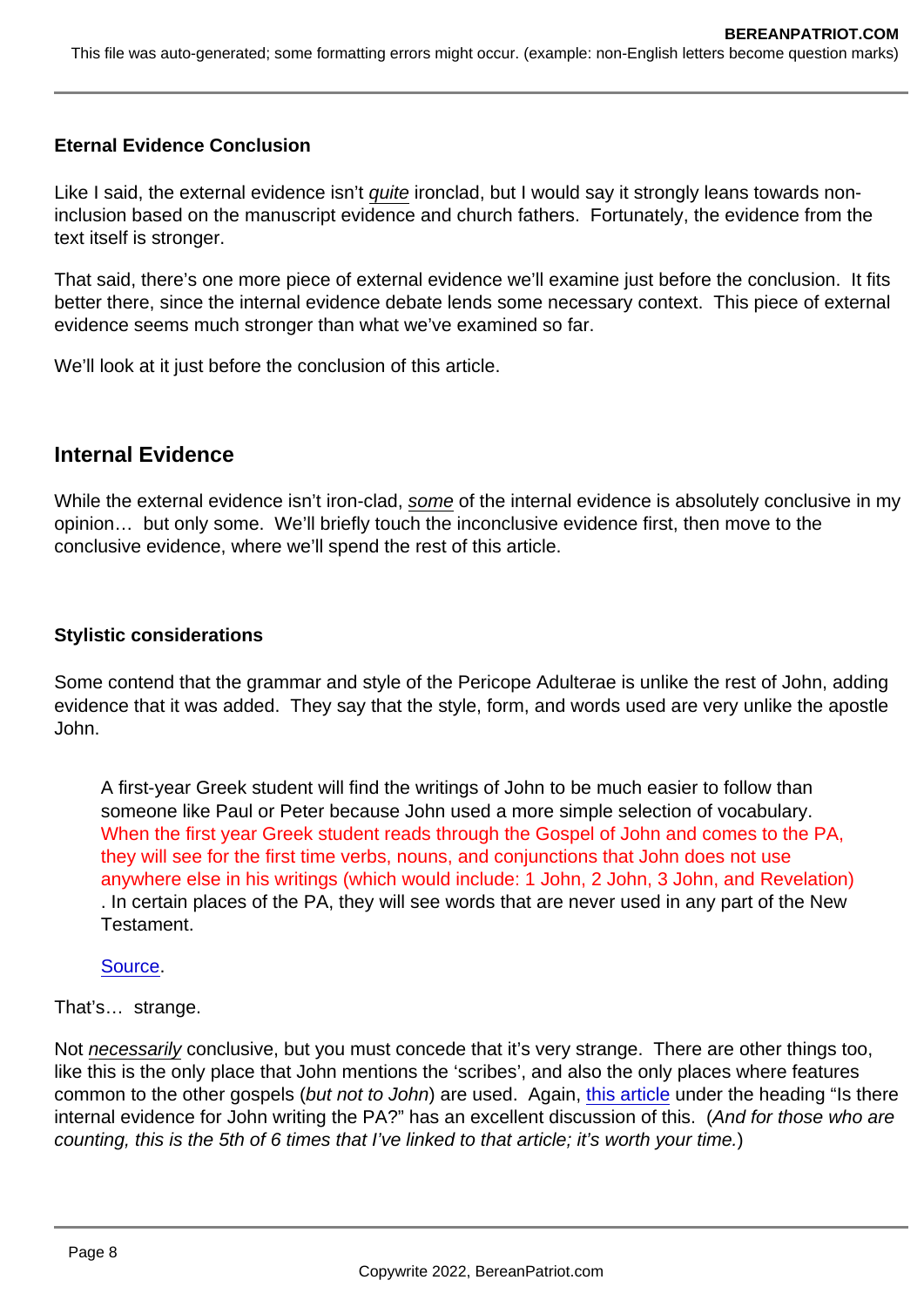However, as already mentioned, there's some interesting evidence that Luke might've written part of this story…

## Textual Variants

Just an aside: If the story is original, then why are there so many textual variants in the story? I noticed this as [I was translating this passage](https://www.bosbible.com/the-story-of-the-woman-caught-in-adultery-pericope-adulterae/). (I'm currently translating the entire New Testament from Greek to English, which you can read [here](https://www.bosbible.com/read/) if you're interested.) This tiny piece of text (just 12 verses) has an insane number of significant textual variants. The last 3 verses (9-11) alone have 8 textual variants, 6 of which are significant.

That's a lot.

it's significantly more than other places, which makes sense if it was added later than if it was original to John. Again, this isn't proof of anything, but it is interesting.

Convincing Evidence: holes in the story created by inclusion/exclusion

This has been cited by both sides as evidence for their respective positions. However there's one hole I've seen that literally no one else mentions. That's not to say no has ever mentioned it, just that I haven't seen anyone mention it. Oddly, it seems to be the most obvious and convincing hole that's right there in the English text – no Greek required (though it helps) – yet no one ever talks about it.

I have no idea why.

We'll look at both sides, starting with the holes created by excluding the Pericope first, then the holes created by including it. (And no, I won't tell you which has the bigger hole upfront. You'll just have to read and see, and totally not skip down to the article's conclusion where I give it away. ?)

Because this is such a large variant, we'll need to back up a bit to get enough context fully understand it. Thus, I highly recommend you read all of John chapters 7 and 8. You don't need to, but more context is almost never a bad thing.

Holes created by NOT including the Pericope Adulterae

Relevant verses for context first.

John 7:32 & 37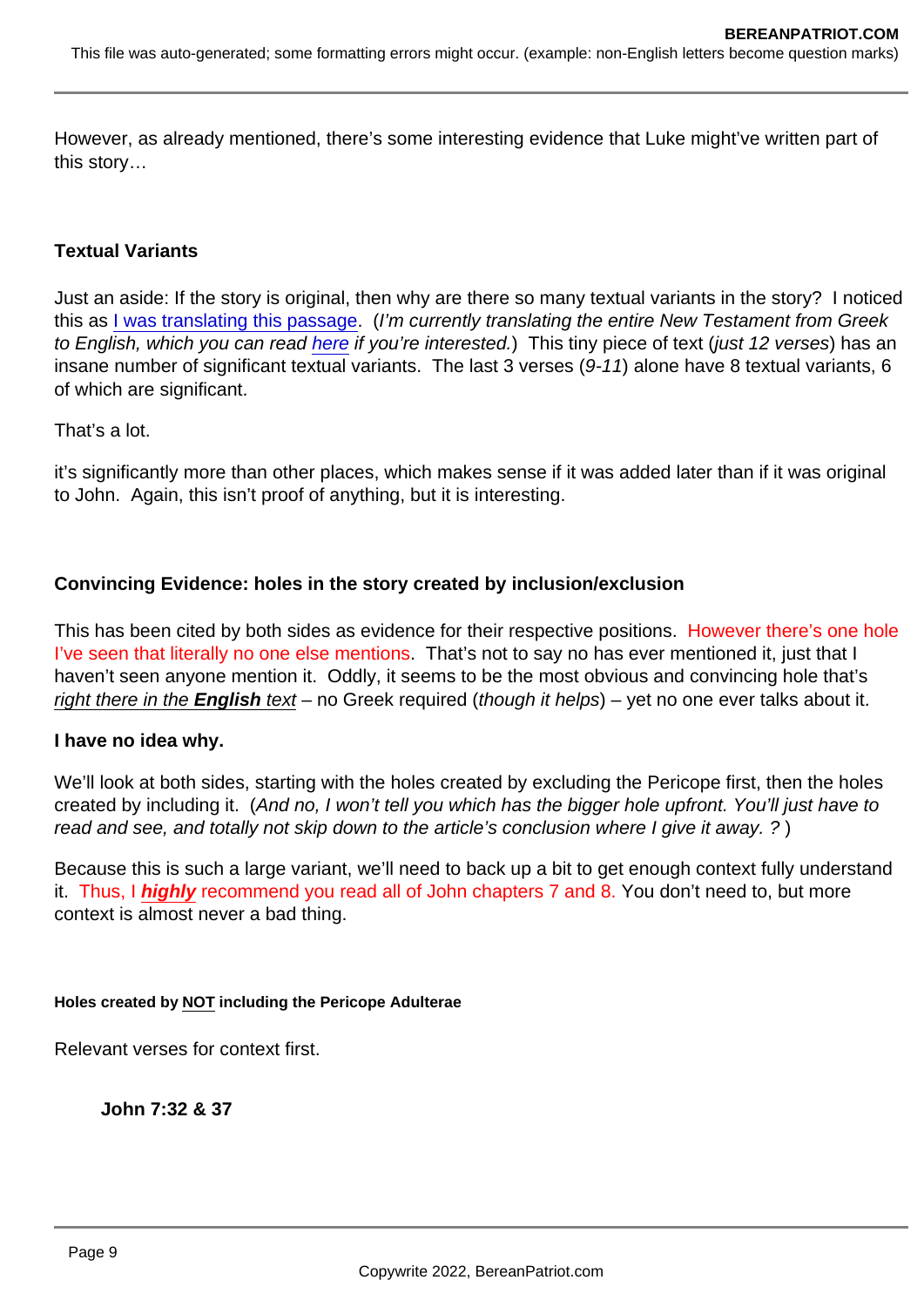**32** The Pharisees heard the crowd muttering these things about Him, and the chief priests and the Pharisees sent officers to seize Him.

…

**37** Now on the last day, the great day of the feast, Jesus stood and cried out, saying, "If anyone is thirsty, let him come to Me and drink.

Now, it's important to notice that the officers were sent on one day, but they didn't approach Jesus that day. There's no record of them approaching Jesus until the last day of the feast.

Verses 37-44 record Jesus saying something controversial, plus the crowd's reaction to it. I've added an indent to show a relevant section, and notice the jump from 7:52 to 8:12.

## **John 7:44-52 & 8:12-13** (the passage without including the Pericope Adulterae)

**44** Some of them wanted to seize Him, but no one laid hands on Him.

**45** The officers then came to the chief priests and Pharisees, and they said to them, "Why did you not bring Him?"

**46** The officers answered, "Never has a man spoken the way this man speaks."

**47** The Pharisees then answered them, "You have not also been led astray, have you?

**48** "No one of the rulers or Pharisees has believed in Him, has he?

**49** "But this crowd which does not know the Law is accursed."

**50** Nicodemus (he who came to Him before, being one of them) said to them,

**51** "Our Law does not judge a man unless it first hears from him and knows what he is doing, does it?"

**52** They answered him, "You are not also from Galilee, are you? Search, and see that no prophet arises out of Galilee."

<The Pericope Adulterae goes here>

**12** Then Jesus again spoke to them, saying, "I am the Light of the world; he who follows Me will not walk in the darkness, but will have the Light of life."

**13** So the Pharisees said to Him, "You are testifying about Yourself; Your testimony is not true."

(NASB '95)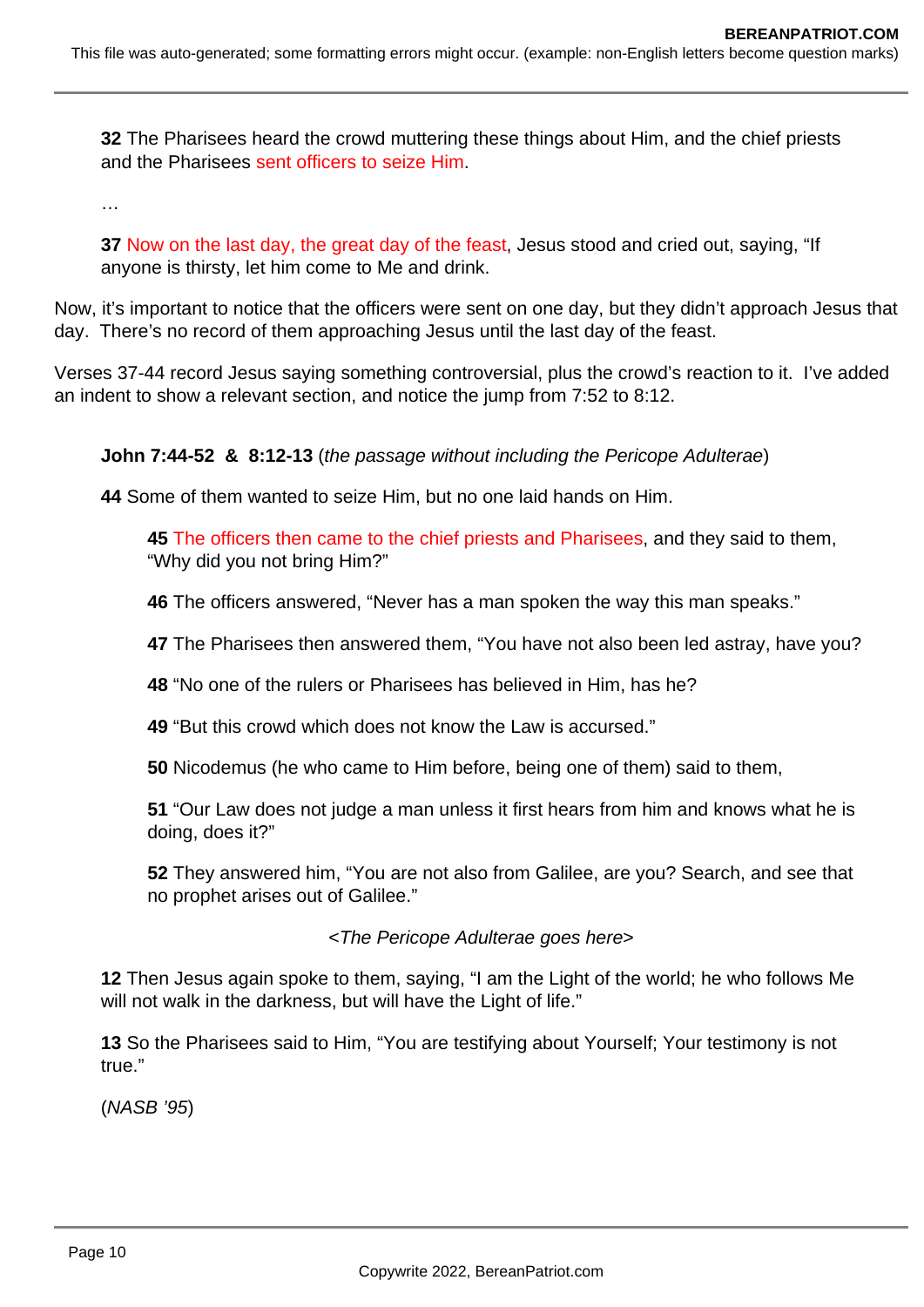## **Notice the abrupt change from 7:52 to 8:12 without the Pericope present.**

Many have argued that this means it should be included. Now, they are 100% correct about it being an abrupt jump. It's a somewhat jarring change from where we last left Jesus in 7:38 to where we meet Him again in 8:12.

However, one explanation I've heard is that the section from verse 45 to verse 52 with the pharisees should be taken as parenthetical. That is, John departs from Jesus in verses 45-52 to tell us what's happening with the pharisees, then returns to Jesus afterward.

Removing that section and not including the Pericope Adulterae would look like this:

## **John 7:37-43 & 8:12-13**

**37** Now on the last day, the great day of the feast, Jesus stood and cried out, saying, "If anyone is thirsty, let him come to Me and drink.

**38** "He who believes in Me, as the Scripture said, 'From his innermost being will flow rivers of living water.'"

**39** But this He spoke of the Spirit, whom those who believed in Him were to receive; for the Spirit was not yet given, because Jesus was not yet glorified.

**40** Some of the people therefore, when they heard these words, were saying, "This certainly is the Prophet."

**41** Others were saying, "This is the Christ." Still others were saying, "Surely the Christ is not going to come from Galilee, is He?

**42** "Has not the Scripture said that the Christ comes from the descendants of David, and from Bethlehem, the village where David was?"

**43** So a division occurred in the crowd because of Him.

**44** Some of them wanted to seize Him, but no one laid hands on Him.

<The Pharisee interlude and Pericope Adulterae go here>

**12** Then Jesus again spoke to them, saying, "I am the Light of the world; he who follows Me will not walk in the darkness, but will have the Light of life."

**13** So the Pharisees said to Him, "You are testifying about Yourself; Your testimony is not true."

## That makes perfect sense to me.

Jesus makes a controversial statement in verses 37-38. Then we see the crowd react in verses 40-44, mostly being divided about Him. Then – after the parenthetical with the pharisees – we see Jesus'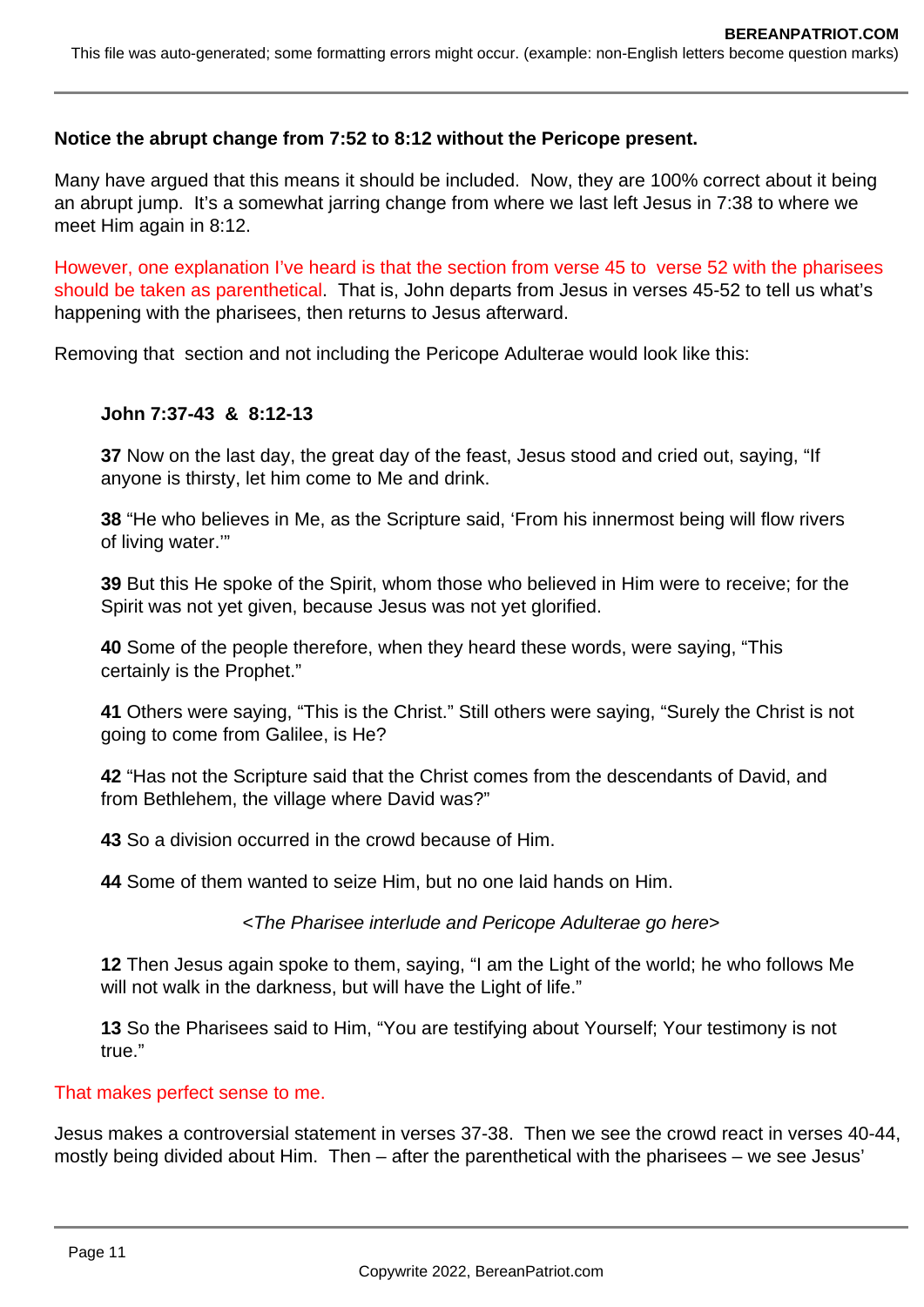response to the crowd's reaction in chapter 8 verse 12. (The response that Jesus gives is pretty typical of Him too, responding to skepticism with something even harder to believe.)

The Gospel of Mark does this kind of thing regularly.

In fact, Mark does it so often that it has a name: the "Markan sandwich".

Readers of the Gospel of Mark are familiar with the Second Evangelist's convention of breaking up a story or pericope by inserting a second, seemingly unrelated, story into the middle of it. A good example occurs in chapter 5 where Jairus, a ruler of the synagogue, importunes Jesus to heal his daughter (vv 21-24). A woman with a hemorrhage interrupts Jesus enroute to Jairus' house (vv 25-34), and only after recording the woman's healing does Mark resume with the raising of Jairus' daughter, who had died in the meantime (vv 35-43). Another example occurs in chapter 11 where Mark separates the cursing of the fig tree (vv 12 -14) and its subsequent withering (vv 20-21) with Jesus' clearing of the temple (vv 15-19). This technique occurs some nine times in the Gospel:

Mark begins story A, introduces story B, then returns to and completes story A.

[Source](https://www.bereanpatriot.com/wp-content/uploads/2021/06/Markan-Sandwiches-Edwards.pdf).

There's no reason John couldn't be doing something similar.

If you take the section with the pharisees in verses 45-52 as a parenthetical interlude, the passage makes perfect sense without the Pericope Adulterae.

## Now, this isn't evidence that the Pericope doesn't belong.

Not at all.

It only means that the passage makes perfect sense with the Pericope absent. That's neither evidence for its inclusion or its non-inclusion. However, it does mean the Pericope Adulterae's noninclusion does fit with the text, and fit well.

Now we'll look at its inclusion.

Holes created by INCLUDING the Pericope Adulterae

We'll look at the whole Pericope to get the context, plus a couple verses afterward which are relevant.

John 7:53 – 8:13

7:53 [Everyone went to his home.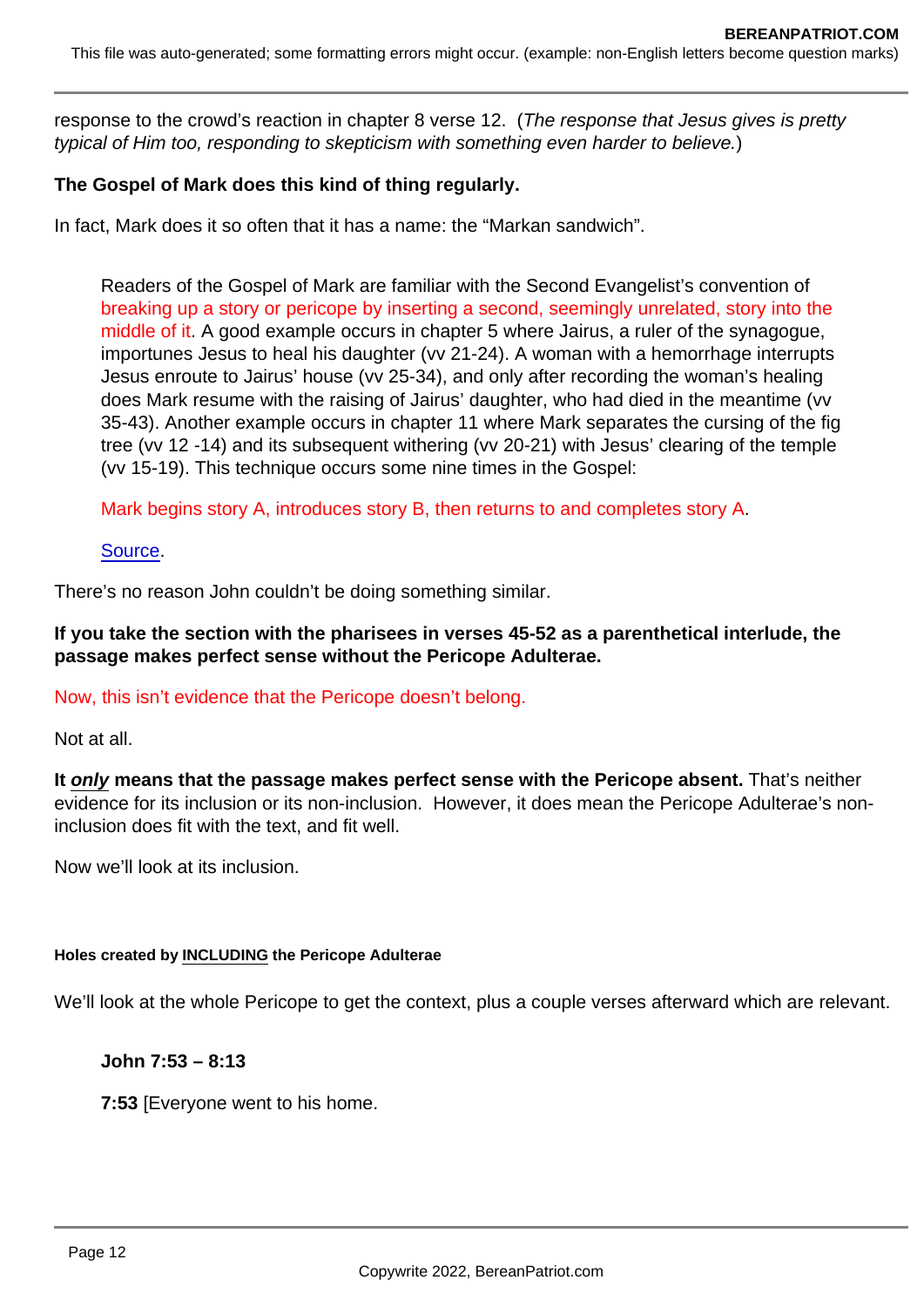8:1 But Jesus went to the Mount of Olives.

2 Early in the morning He came again into the temple, and all the people were coming to Him; and He sat down and began to teach them.

3 The scribes and the Pharisees brought a woman caught in adultery, and having set her in the center of the court,

4 they said to Him, "Teacher, this woman has been caught in adultery, in the very act.

5 "Now in the Law Moses commanded us to stone such women; what then do You say?"

6 They were saying this, testing Him, so that they might have grounds for accusing Him. But Jesus stooped down and with His finger wrote on the ground.

7 But when they persisted in asking Him, He straightened up, and said to them, "He who is without sin among you, let him be the first to throw a stone at her."

8 Again He stooped down and wrote on the ground.

9 When they heard it, they began to go out one by one, beginning with the older ones, and He was left alone , and the woman, where she was, in the center of the court.

10 Straightening up, Jesus said to her, "Woman, where are they? Did no one condemn you?"

11 She said, "No one, Lord." And Jesus said, "I do not condemn you, either. Go. From now on sin no more."]

<The Pericope Adulterae ends here>

12 Then Jesus again spoke to them , saying, "I am the Light of the world; he who follows Me will not walk in the darkness, but will have the Light of life."

13 So the Pharisees said to Him, "You are testifying about Yourself; Your testimony is not true."

Before we get to the reason those words above are highlighted in red, let's look at two words in verse 12: "Then" and "Them".

"Then"

The Greek word translated "Then" in verse 12 is the word "???" ([oun\)](https://biblehub.com/greek/3767.htm). It means:

3767 oún (a conjunction) – therefore, now then, accordingly so. 3767 (oún) occurs 526 times in the NT and is typically translated "therefore" which means, "By extension, here's how the dots connect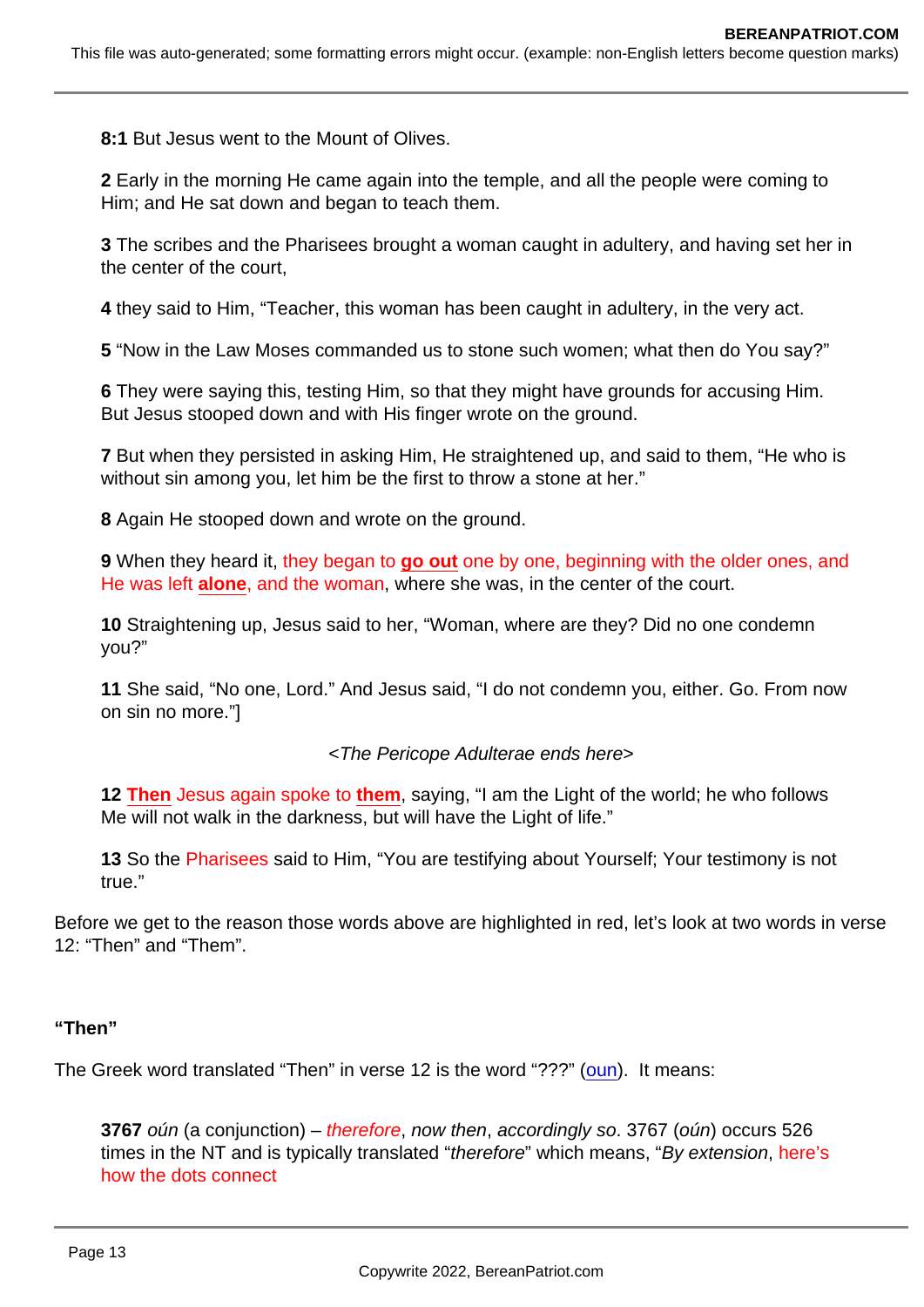."

Our English word "then" occasionally has this connotation – for example "if ABC, then XYZ" – but it more commonly means "then" in the sense of time, meaning "afterward". Therefore, it should be translated "therefore" in this passage.

"Them"

The Greek word translated "them" in verse 12 is the word "?????" [\(autos\)](https://biblehub.com/greek/846.htm), and it is the Greek 3rd person pronoun. (he/she/it/they/them).

Definition: (1) self (emphatic) (2) he, she, it (used for the third person pronoun) (3) the same Usage: he, she, it, they, them , same.

It does mean "them" in this verse, but what's important is the form. The endings of some Greek words will change to tell you the number and gender of the word. (If you want a short, fun explanation, you can read my article: [A Few Fun Things About Biblical \(Koine\) Greek](https://www.bereanpatriot.com/a-few-fun-things-about-biblical-koine-greek/)).

The important part is this:

The word "them" in verse 12 is both masculine and plural .

That is very important.

In verse 12, Jesus "spoke to them"; "them" being a word that's both plural and masculine, meaning Jesus was speaking to at least two males.

But which males was he speaking to?

Verse 13 makes it clear that at least the Pharisees were there. You know, the ones who were trying to trap Jesus and who left the room in verse 9.

What this means:

We'll look at the passage again and I'll highlight a few words. Notice what those words mean when they're all put together.

9 When they heard it, they began to go out one by one, beginning with the older ones, and He was left alone , and the woman, where she was, in the center of the court.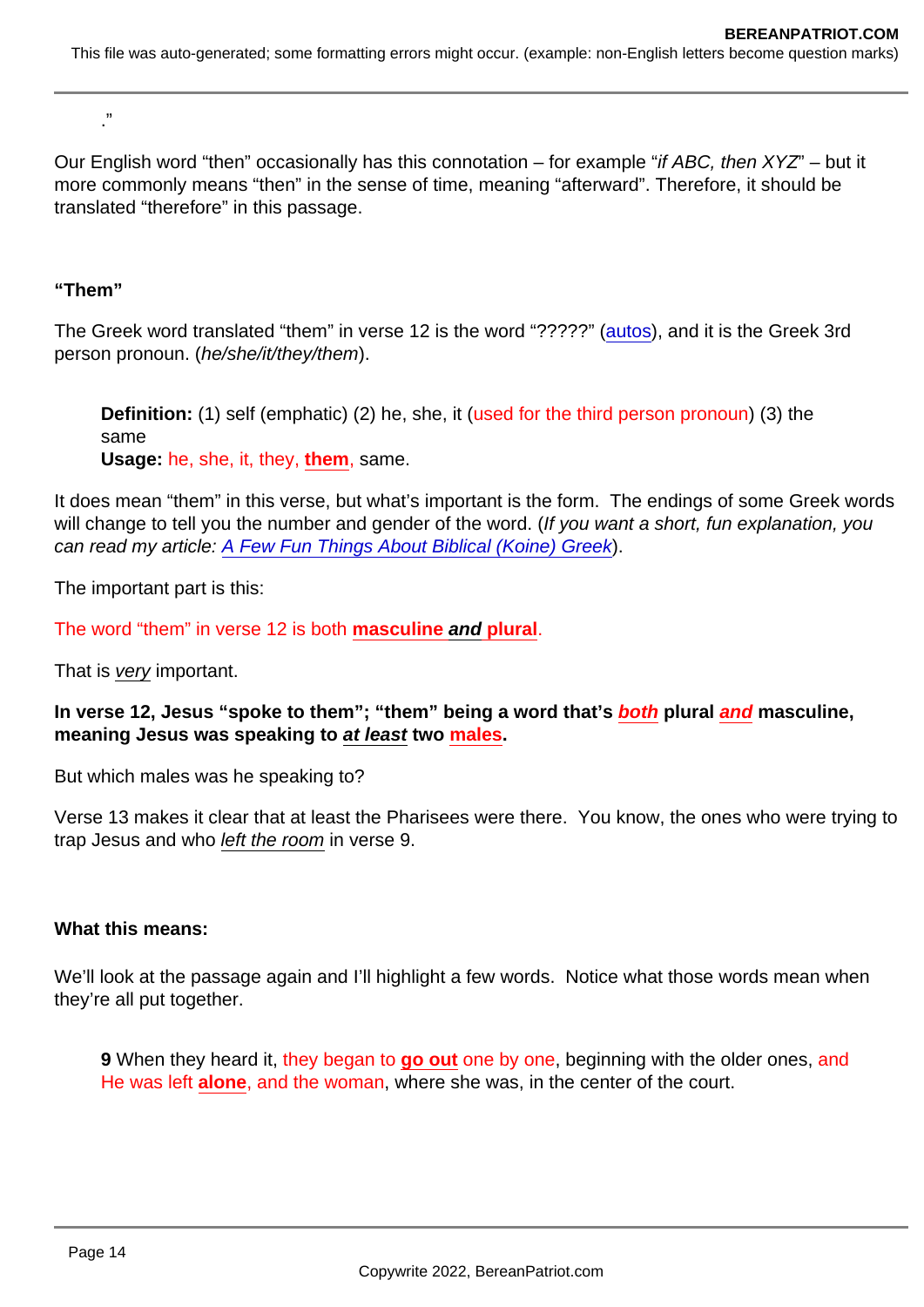10 Straightening up, Jesus said to her, "Woman, where are they? Did no one condemn you?"

11 She said, "No one, Lord." And Jesus said, "I do not condemn you, either. Go. From now on sin no more."]

## <The Pericope Adulterae ends here>

12 Then Therefore Jesus again spoke to them, saying, "I am the Light of the world; he who follows Me will not walk in the darkness, but will have the Light of life."

Remember the word "them" in verse 12 is both plural and masculine, meaning Jesus was speaking to multiple males. Keep that in your head and ask yourself this:

What males were in the room?

According to verse 9, didn't they all leave? Doesn't verse 9 say that Jesus and the woman were completely alone? That being the case, which males was Jesus speaking to? (For hadn't they all left? ) If all the males had departed and only Jesus and the woman were there, which males could He speak to?

We know from verse 13 that it includes the Pharisees, but where did they come from? Hadn't they just left?

Don't forget that verse 12 begins with "therefore" (not "then") so we aren't talking about some time later. The word "therefore" seems to indicate this was immediately after.

## Also notice the word "again" in verse 12

Whoever Jesus spoke to in verse 12, it wasn't the first time He'd spoken to them because He was speaking to them "again". The Greek word translated "again" is "?????" [\(palin\)](https://biblehub.com/greek/3825.htm) and it's perfectly translated; it means "again". So this is the same crowd He was speaking to earlier.

Let me repeat that: it's the same crowd.

The only way this could make sense with the Pericope Adulterae included is if the men – including the Pharisees – left the room long enough for Jesus to tell the woman to sin no more, and then they all came back into the room immediately afterward.

Does that make sense?

I suppose it's possible, but it's certainly not stated in the text. It's not even hinted at.

As we've already seen, the passage makes sense without the Pericope Adulterae included. Further, starting verse 12 with "Therefore Jesus again spoke to them" also makes sense. It makes even more sense if you consider the chunk with the pharisees as parenthetical (a interlude in a larger story).

But with the Pericope included…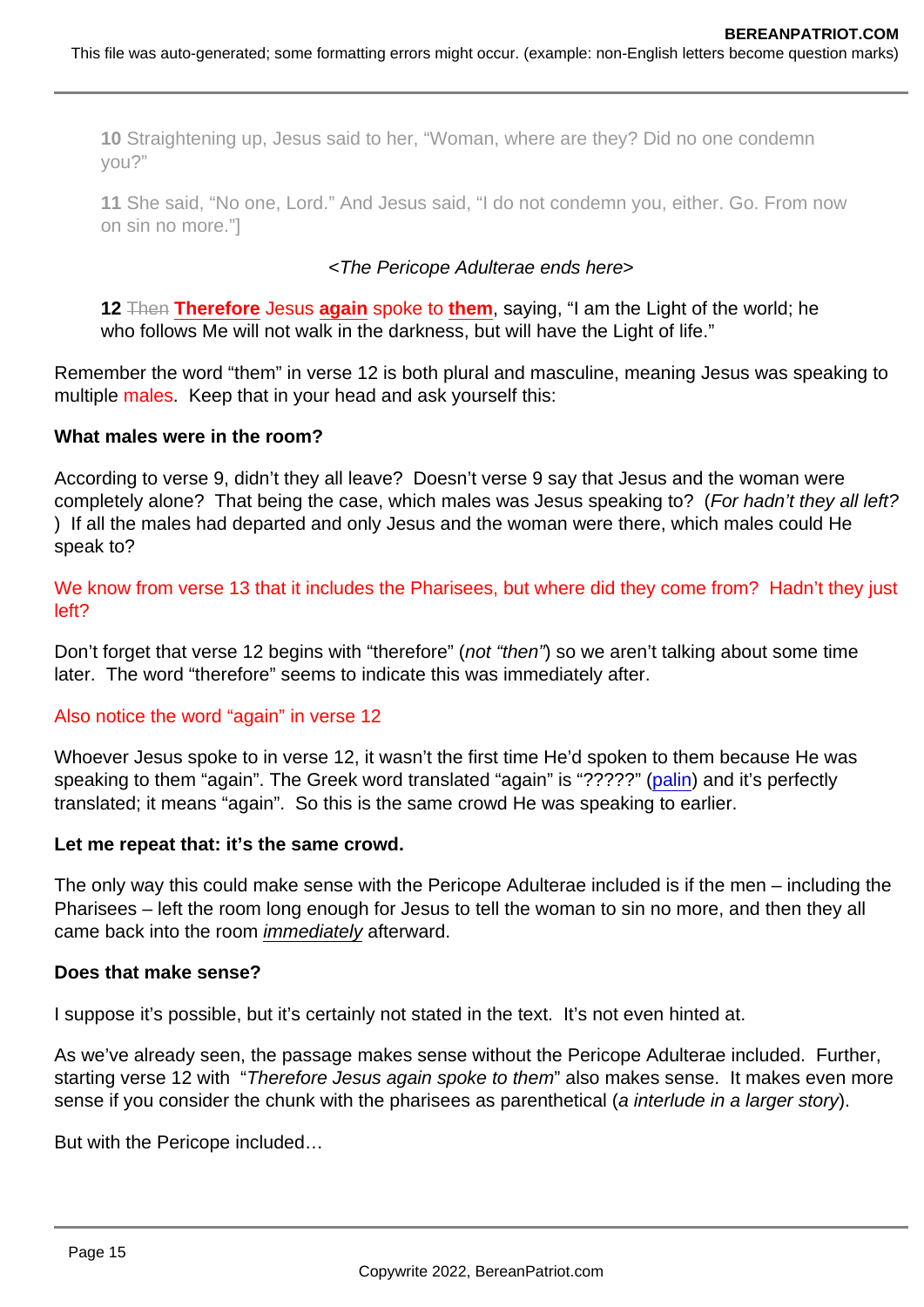Hmm…

## **I see a major problem.**

# **In fact, it looks like including the Pericope actually introduces an error into the Bible.**

No joke.

By saying "Therefore Jesus again spoke to them", you're directly contradicting verse 9 which specifically says there was no "them" (multiple males) for Jesus to speak to. All the males (except Jesus) had just left the room, so there were no males ("them") for Jesus to speak to.

## **Jesus can't have "them" (multiple males) to speak to because ever single male except Jesus had just left the room!**

It's not possible…

…so wouldn't that be a error?

This is the reason why I don't consider the Pericope Adulterae to be scripture: because it introduces an error so blatant that I'm not sure how anyone – much less a brilliant writer like John – could've missed it . And we haven't even talked about the inerrancy of scripture…

I don't see the Pericope as original.

Not at all.

The error is just too big.

## **Another piece of Internal evidence**

I noticed this as I was translating John 8 from Greek to English. Look at the following verses: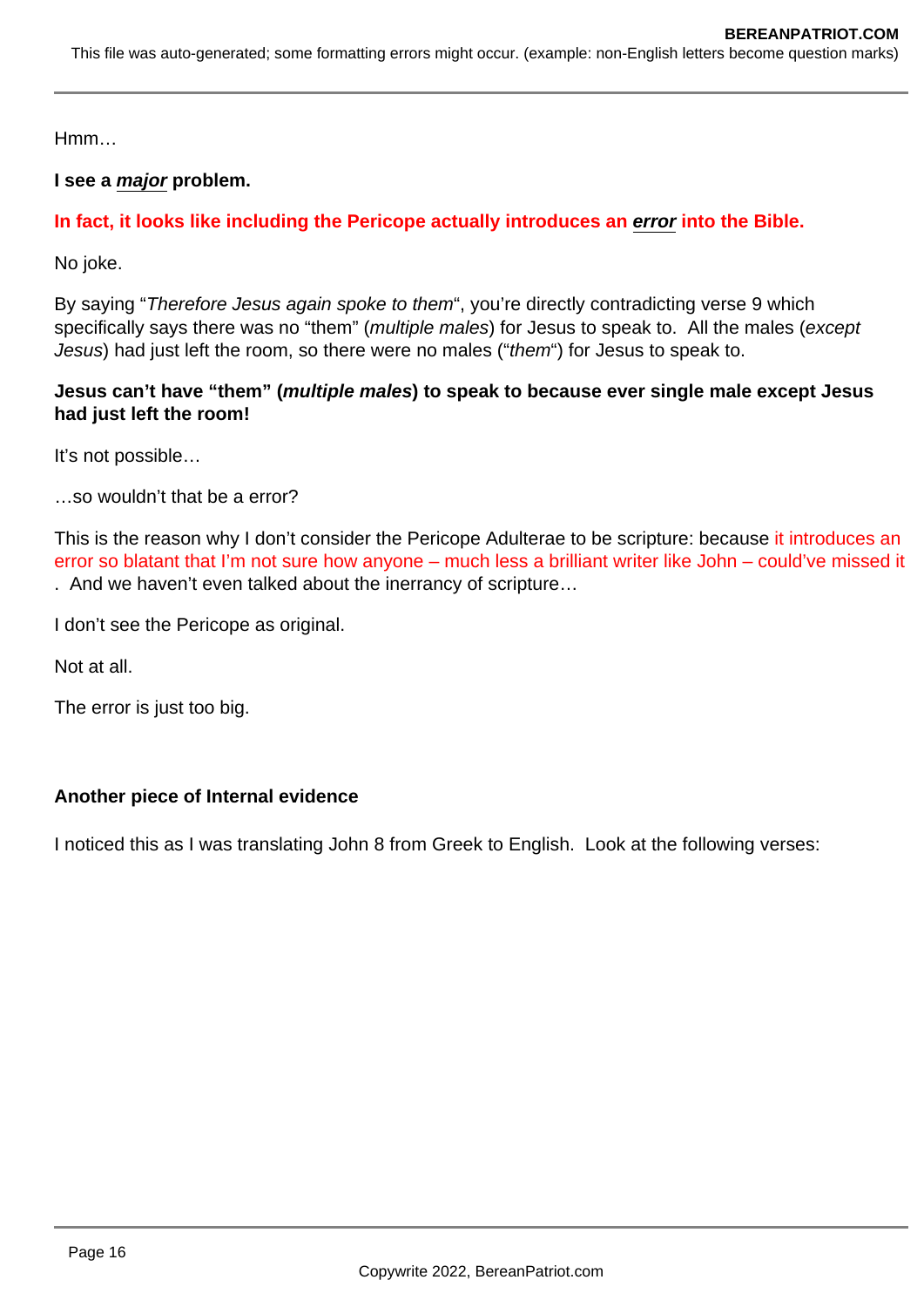John 8:2, 8:6, and 8:8

2 Early in the morning He came again into the temple, and all the people were coming to Him; and He sat down and began to teach them.

…

6 They were saying this, testing Him, so that they might have grounds for accusing Him.But Jesus stooped down and with His finger wrote on the ground .

…

8 Again He stooped down and wrote on the ground .

This event takes place in the Temple, which is important. We'll come back to that in a moment, but for now we need to look at the Greek word "??" [\(gé](https://biblehub.com/greek/1093.htm), pronounced "ghay"). It's translated "ground" in the passage and means:

Strong's Concordance:

Definition: the earth, land Usage: the earth, soil, land, region, country, inhabitants of a region.

HELPS Word Studies:

g? – properly, the physical earth; (figuratively) the "arena" we live in which operates in space and time which God uses to prepare us for eternity.

NAS Exhaustive Concordance

**Definition** the earth, land

Notice what it means: dirt/earth/land.

However, remember that they were in the temple.

Do we think the temple had dirt floors? There's conclusive proof to the contrary. From [an article on BiblicalArcheology.org](https://www.biblicalarchaeology.org/daily/biblical-sites-places/temple-at-jerusalem/what-the-temple-mount-floor-looked-like/):

The Temple Mount Sifting Project has recovered more than a hundred geometrically cut and polished stone tiles known as opus sectile, from which we learn how Jerusalem's majestic Herodian Temple Mount was paved.

Opus sectile—Latin for "cut work"—is a technique for paving floors and walls in geometric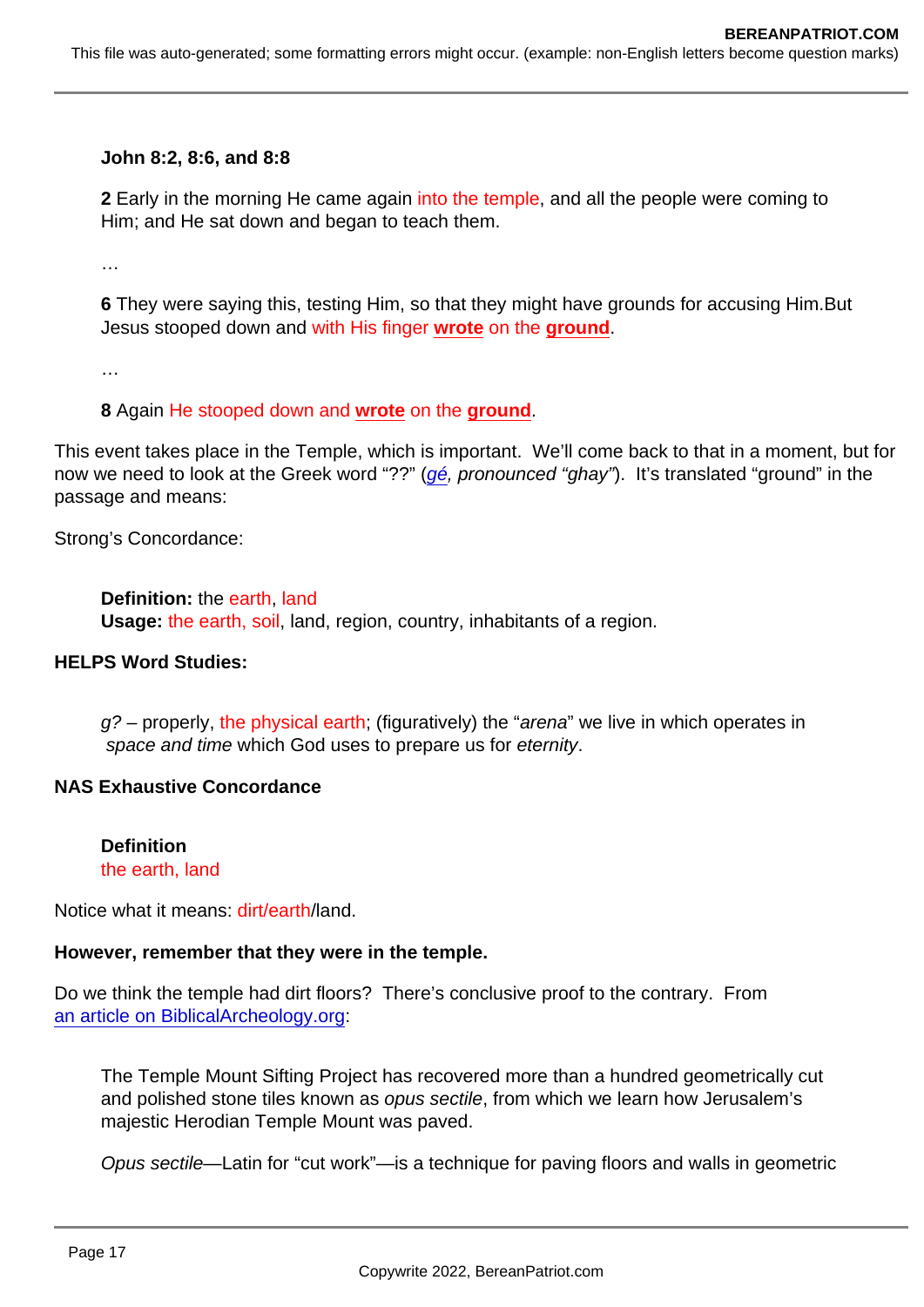patterns or figurative scenes using meticulously cut and polished polychrome stone tiles. These tiles were crafted and laid with such precision that there was hardly space to insert a knife-blade between them. Opus sectile floors were more prestigious than mosaic ones and were typically used in more important areas of buildings.

Here's a picture of the reconstructed tile sections:

## [Image Source](https://archaeologynewsnetwork.blogspot.com/2016/09/floor-tiles-from-second-temple.html)

Now – since these were tile – I have a question: how was Jesus writing in/on them with His finger ?

Was He crushing the tile?

## Anyone?

I can't think of a way to write on tile that wouldn't cause a huge uproar. Plus, the Bible seems to clearly indicate that Jesus was writing on earth/dirt. Unless you think the dirt in the temple was so thick that you could write in/on it, that's a problem That means we have a terrible historical error in the Bible if the Pericope belongs.

Now, you might say that perhaps this event took place in a part of the temple that had a dirt floor.

That's actually impossible, which we'll look at in a moment. However, it's entirely possible that Jesus was teaching in the outer courts which didn't have the ornate and expensive tile flooring. However, the floor was still stone.

Let's look at [an illustration of Herod's temple from bible-history.com,](https://www.bible-history.com/jewishtemple/jewish_templeherods_temple_illustration.htm) because that's the temple were talking about.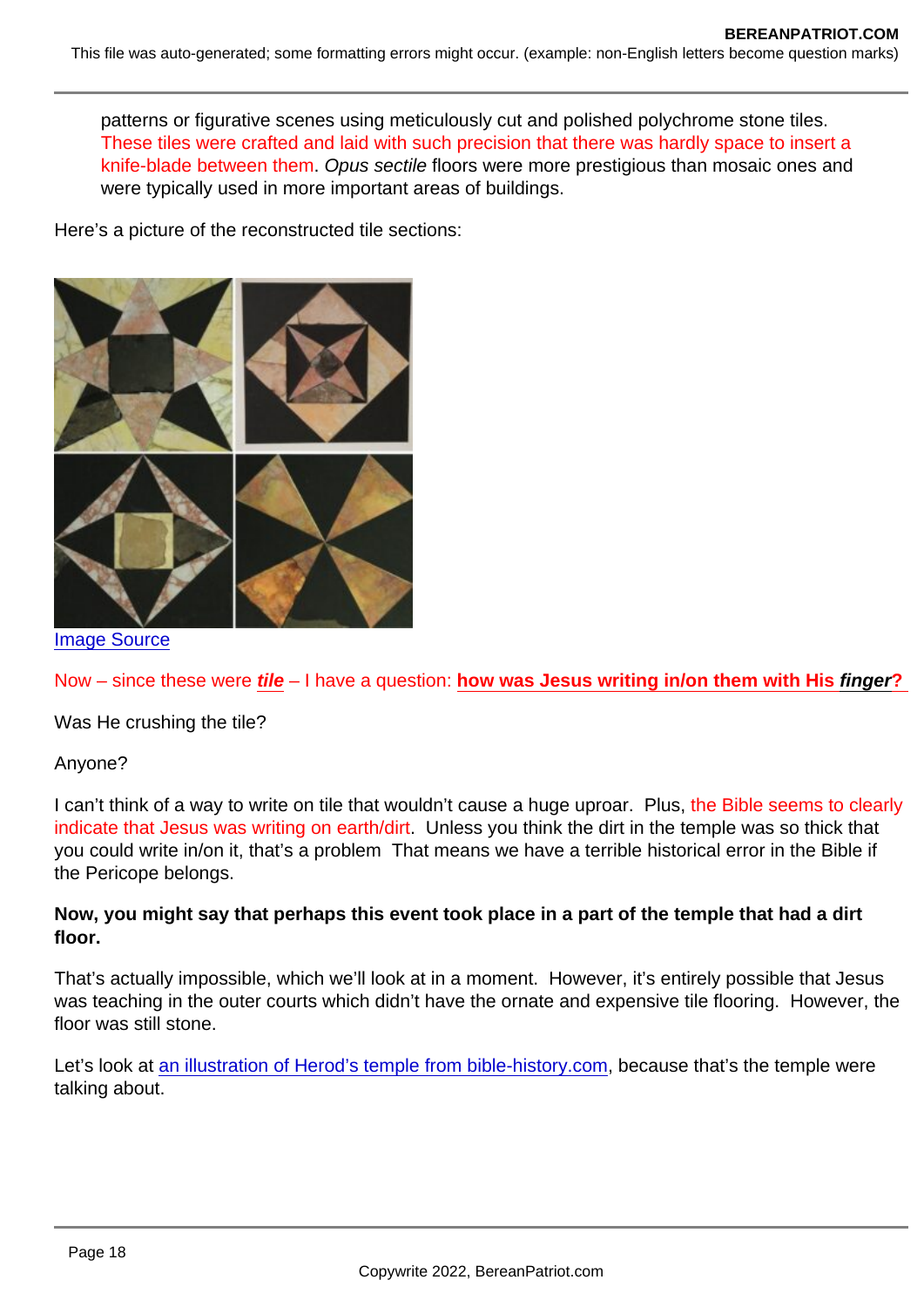Notice the Women's Court just behind the Golden gate (near center of the picture). Now we'll hear about the Gentiles Court from [an article on the temple from Bible-history.com](https://www.bible-history.com/court-of-women/):

If you were to approach the Temple in Jerusalem in the first century A.D. you would pass through the eastern gate where Jesus made His triumphal entry. Then you would come to the Court of the Gentiles which was a large court paved with stones of various colors.

The Gentile's Court was paved, and you can clearly see that outside the Gentile's court wouldn't be considered inside the temple anymore. We know from verse 2 that Jesus was inside the temple. Now, notice that the women's court was raised higher and was also paved.

Thus, no dirt for Jesus to write on in the temple.

Even the court of the Gentiles was paved, and thus there simply wasn't any dirt for Jesus to write on. I'm sure there was some dirt because people would track it in. However, brooms aren't exactly a new invention and they are mentioned in the Bible in a few places. An obvious one is this: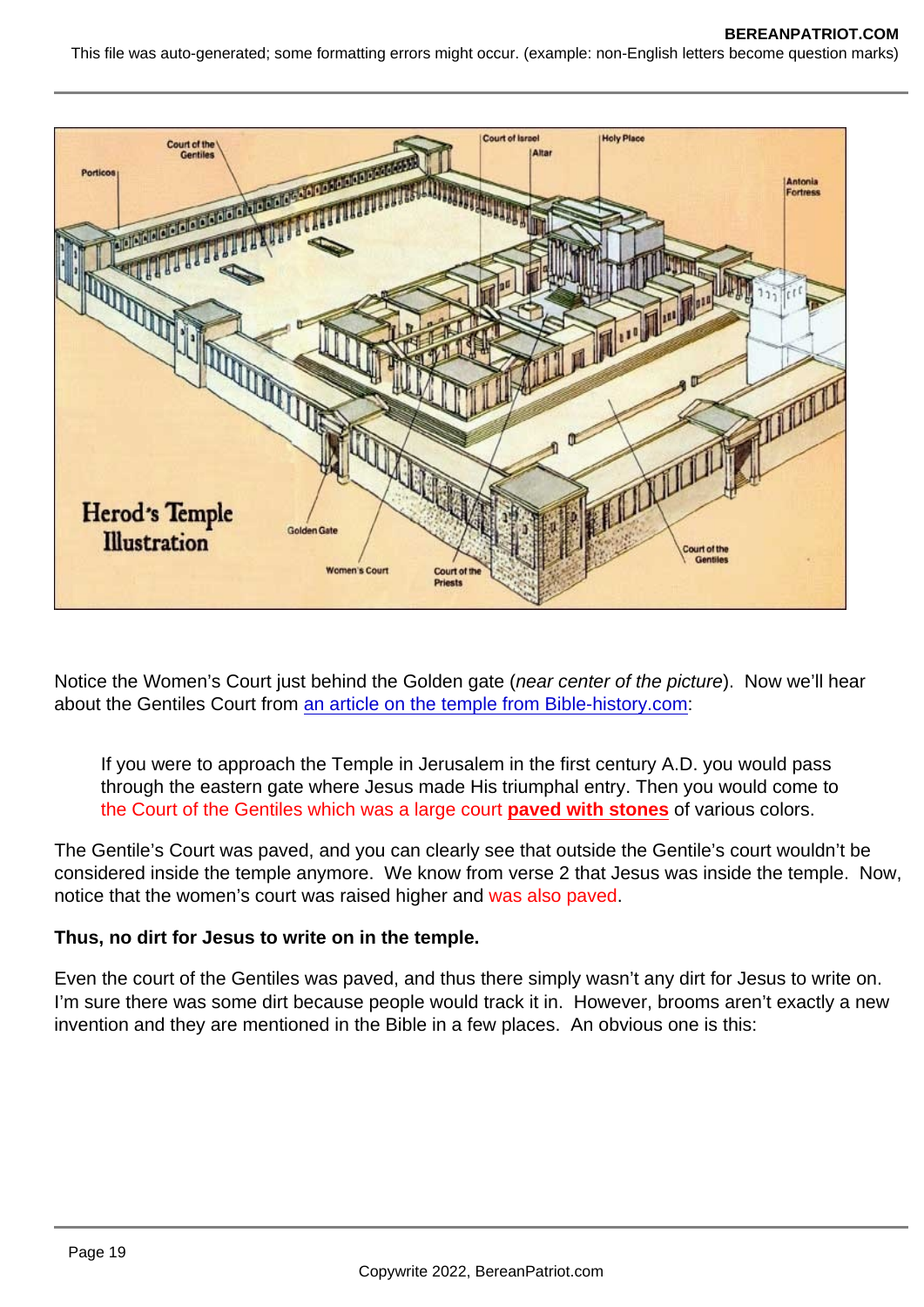Luke 15:8

"Or what woman, if she has ten silver coins and loses one coin, does not light a lamp and sweep the house and search carefully until she finds it?

The Greek word for sweep is "?????" [\(saroó](https://biblehub.com/greek/4563.htm)) and according to Strong's Exhaustive Concordance means:

From a derivative of sairo (to brush off; akin to suro); meaning a broom; to sweep — sweep.

So while I'm sure there was dust/dirt, I'm also sure there wasn't enough dust to be writing things down.

Now, dirt floors were uncommon in temples in the 1st century, and they were especially common in a synagogue. It's easy to see how someone could've assumed the same about Herod's temple if the story was added later and not original to John. It's nearly impossible to think how John could've made this error since he actually walked in the temple personally.

Writing "into" the earth

Notice the highlighted words

John 8:6, and 8:8

6 They were saying this, testing Him, so that they might have grounds for accusing Him. But Jesus stooped down and with His finger wrote on the ground.

…

8 Again He stooped down and wrote on the ground.

The highlighted word translated "on" is the Greek word "???" (eis, pronounced "ice"), and it means:

1519 eis (a preposition) – properly, into (unto) – literally, "motion into which" implying penetration ("unto," "union") to a particular purpose or result.

So again, Jesus was writing "into" the ground. That's entirely possible with dirt or sand, but impossible with stone. Even if you take "ground" to mean "the floor" and not "dirt" (which is what the Greek word ?? means), then was Jesus writing "into" the stone floor with his finger?

That would've been quite the miracle!

(For the Greek geeks reading this; yes I know that ??? has a range of meaning. However in this context I'm sure you'll concede that "into" is the proper understanding.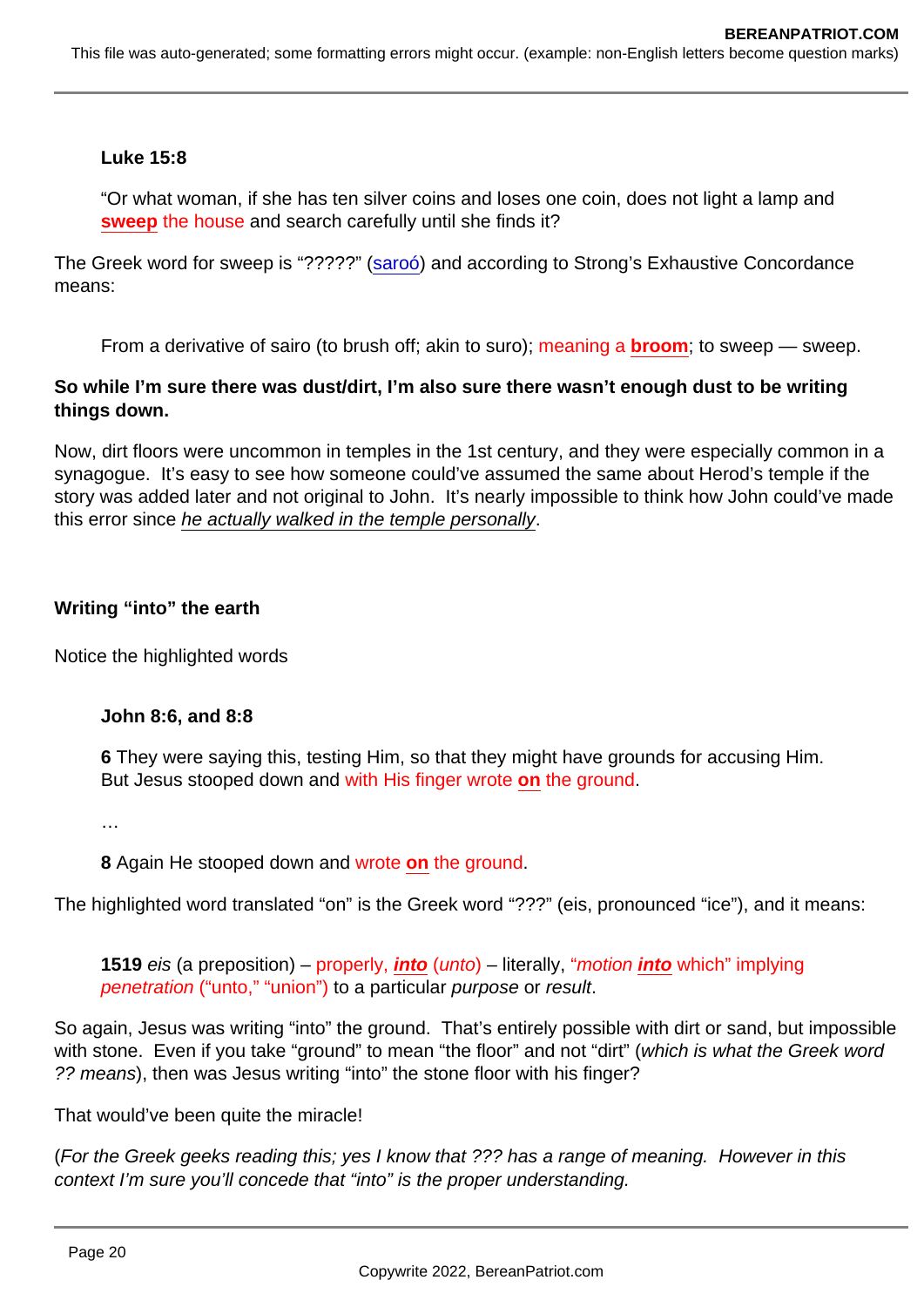)

# One more thing:

While doing research, I've found several people who don't consider the Pericope Adulterae scripture, but do consider it historical. That is, they believe it should be taught because they believe its something Jesus actually did, but don't believe it's scripture. The trouble with that is two fold: First, writing in the stone is impossible as we've just seen. Second, it becomes a several hundred year old "telephone game". That is, a story repeated through word of mouth tends to change over time, and hundreds of years is a lot of time.

Further, there are actually three different versions according to noted textual scholar Bart Ehrman:

"By the fourth century there were actually three extant versions of the PA:  $(1)$  the entrapment story which Jesus freely pardons a sinful woman, known to Papias and the author of the Didascalia, (2) the story of Jesus' intervention in an execution proceeding, preserved in the Gospel according to the Hebrews and retold by Didymus in his Ecclesiastes commentary, and (3) the popular version found in MSS of the Gospel of John, a version which represents a conflation of the two earliest stories."

Source: "Jesus and the Adulteress," pg 37

Again, I recommend you read [this article](https://citylightseattle.com/blog/did-john-write-the-story-of-the-woman-caught-in-adultery/) for more information.

However, since there are several versions of the story, we can't know which version is original/historical/accurate, or even if any of them are. We don't know; we can't know. Since we can't know, I see no reason whatsoever to take this story as authoritative in any way. I would not teach from it, and I would ignore any teaching that springs from it.

I would give this story no more weight that the apocryphal books that the Catholics include in their Old Testament, which neither the Jews nor Protestants accept. I might even give the Pericope less weight, because at least there's a long transmission history with those books, whereas we don't know where this story came from. (And if you want more information on those books, [I have an article on why they](https://www.bereanpatriot.com/the-bible-66-books-vs-73-and-why-the-apocrypha-explained/)  [shouldn't be included in the Bible](https://www.bereanpatriot.com/the-bible-66-books-vs-73-and-why-the-apocrypha-explained/).)

# Conclusion

While the external/manuscript evidence isn't firmly conclusive, the text itself seems decisive. With the Pericope Adulterae not included, everything makes perfect sense. There's one jump that's a tad jarring, but even that completely smooths out if you take the bit with the pharisees as parenthetical.

However, if you include the Pericope, a blatant and obvious error is created.